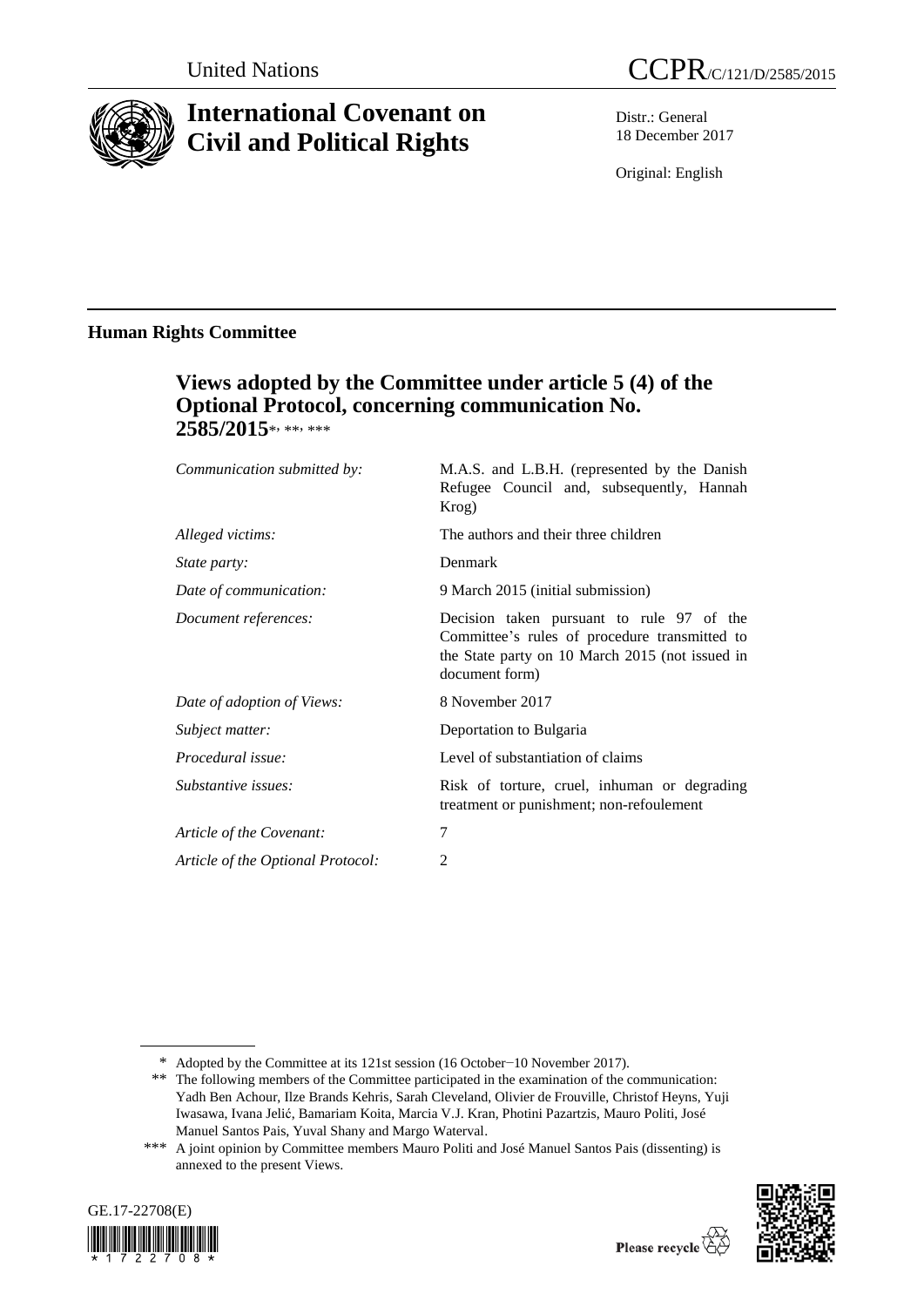1.1 The authors of the communication are M.A.S., born on 1 December 1973, and his wife, L.B.H., born on 1 October 1976. They present the communication on their own behalf and on behalf of their three minor children: X, born on 15 January 2000; Y, born on 13 March 2003; and Z, born on 25 July 2012. The authors are nationals of the Syrian Arab Republic seeking asylum in Denmark and subject to deportation to Bulgaria following the Danish authorities' rejection of their application for refugee status in Denmark. The authors claim that by forcibly deporting them and their children to Bulgaria, Denmark would violate their rights under article 7 of the Covenant. The authors were initially represented by the Danish Refugee Council and subsequently by Hannah Krog. The Optional Protocol entered into force for Denmark on 23 March 1976.

1.2 On 10 March 2015, pursuant to rule 92 of the Committee's rules of procedure, the Special Rapporteur on new communications and interim measures requested the State party to refrain from deporting the authors and their children to Bulgaria while their case was under consideration by the Committee.

#### **The facts as submitted by the authors**

2.1 The authors are Kurds from the Syrian Arab Republic. They fled the country to seek refuge in Europe due to the civil war. They first fled to Lebanon, then proceeded to Turkey and arrived in Denmark in January 2014 through Bulgaria.

2.2 The authors allege that they paid an amount of money to go to Denmark, but the agent dropped them near the Bulgarian border. He told them that they had arrived in Denmark and immediately disappeared. The authors walked for about seven hours. On 13 July 2013, the authors and their children arrived in Bulgaria. The Bulgarian border guards arrested them for illegal entry, fingerprinted them and registered them as asylum seekers. The authors were detained in a prison for 23 days, in a 40  $m<sup>2</sup>$  room with five to six other families. They allege that there were about 400 people detained in that prison, 14 of whom were minors. Because of the unsuitability of the meals offered for their children<sup>1</sup> and the harassment and degrading treatment they suffered in prison, $<sup>2</sup>$  the authors decided to</sup> undertake a hunger strike for three days, together with three other families, during which they were not given any water. They maintained their strike until their release, which took place following a visit from a humanitarian organization<sup>3</sup> and media pressure.<sup>4</sup>

<sup>&</sup>lt;sup>1</sup> In particular, their youngest child was only 1 year old and still drank replacement milk. Due to the conditions in prison, they had no choice but to feed her the unsuitable food they were given. They had to ask the prison staff to buy breast-milk substitute, but not all the prison guards were willing to do this for them. They did not receive nappies either.

<sup>2</sup> This was the authors' statement in their initial communication to the Committee dated 9 March 2015. However, in their asylum screening interviews before the Danish Immigration Service on 17 January and 4 February 2014, respectively, M.A.S. declared that they had gone on hunger strike as a protest against their arrest, while L.B.H. declared that they had gone on hunger strike hoping that the authorities would release them. Moreover, in the statement made by M.A.S. at the consultation with the Service on 16 July 2014, they mentioned that they had not been subjected to physical assaults during their detention but that the police/prison staff had acted violently towards M.A.S. when they wanted to fingerprint him and he had refused, whereupon they undressed him. M.A.S. also conceded that he had not lodged a complaint with a superior authority about the treatment that they had been subjected to by the police and prison staff. Following L.B.H.'s interview with the Service, she mentioned that during her detention she suffered no physical assaults, but that the couple had been spoken to and looked at in a very degrading manner. They had been given a limited amount of food, and the food had been bad. L.B.H. reported that she did not lodge a complaint with a superior authority about the treatment because they were too afraid to do so, as there was already negative public feeling about refugees in Bulgaria. In its decision of 8 December 2014 the Refugee Appeals Board also mentions that at the hearing, L.B.H. declared that when she was arrested, she was put on the floor and started to cry. The police allegedly undressed her spouse and children. She was so upset that she fainted. The police took her to hospital and afterwards to prison, where she was reunited with her family.

<sup>&</sup>lt;sup>3</sup> The authors did not mention the name of the organization. However, in his consultation with the Danish Immigration Service on 16 July 2014, M.A.S. mentioned that relief organizations, "maybe the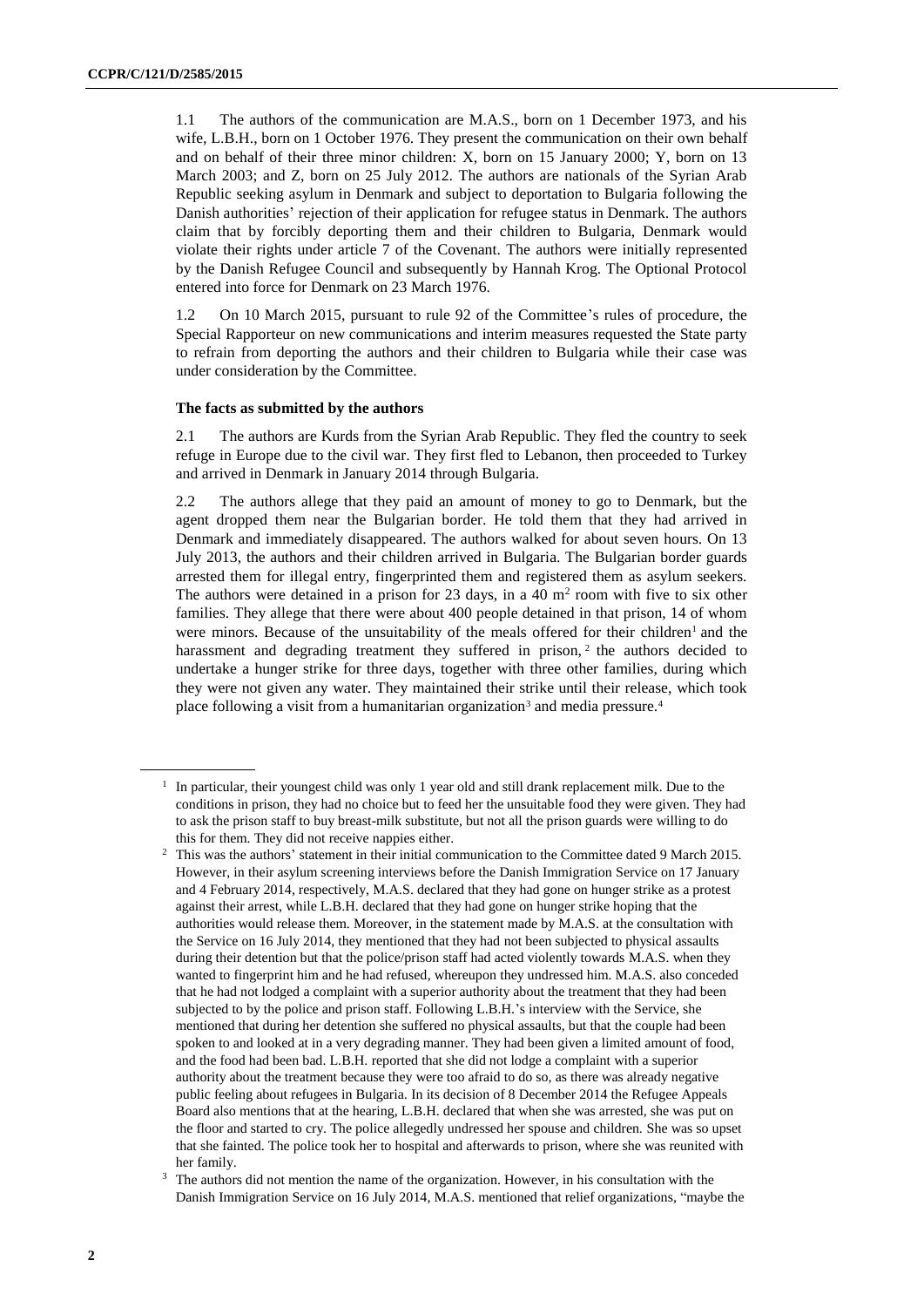2.3 After being released from prison, the authors were moved to a refugee camp in Sofia, where they stayed for around three months. There they could not move freely due to the overwhelming presence and fear of the police, because asylum seekers were mistreated and felt insecure. Their child Y was allegedly beaten by police officers several times because he was too noisy. On 14 October 2013, the authors were granted residence permits in Bulgaria, which were valid until 21 October 2016 for L.B.H. and 31 October 2016 for M.A.S. On that day, they were asked to leave the reception facilities. Since they were offered no assistance, they struggled to find accommodation, work and education, and had no access to the medical care they needed.

2.4 The authors managed to rent a room of 30  $m<sup>2</sup>$  in Sofia. They paid with the money sent by family members living in Turkey and Iraq. They remained in that room for two months. Fearing for the security of the family due to the wave of racism in Bulgaria, only M.A.S. left the room from time to time to buy food or retrieve money.

2.5 A series of incidents made the authors feel unsafe in Bulgaria. In December 2013, M.A.S witnessed the murder of an Iraqi person by a number of Bulgarian citizens in a park in Sofia. He ran away, fearing for his life. On another occasion, while he was shopping for the family, three Bulgarian men entered the shop and made him sing "Bulgaria is not the place for me". They told him to go back home, and they hit and kicked him. After these incidents, fearing for their safety and due to the harsh living conditions in the absence of an effective integration programme in Bulgaria, the authors left the country and travelled to Denmark. The authors were driven to Denmark by a lorry driver contacted by L.B.H. They presented their Bulgarian residence permits and were allowed to cross the border. After a three-day journey, they arrived at an unknown town in Denmark, from where they travelled to Aarhus.

2.6 The family applied for asylum in Aarhus the day they arrived, 6 January 2014. M.A.S. declared that the reason for the request was his fear that he would be recalled as a reservist by the Syrian military if he returned to the Syrian Arab Republic. In that connection, he declared that before he left the country in July 2013, he had been recalled to enrol but that he left the country instead. L.B.H. referred to her spouse's grounds for asylum. The authors also referred to the poor conditions in Bulgaria, to the impossibility of finding a job, to the general discrimination against refugees in Bulgaria and to the threats by unknown Bulgarians. On 6 and 7 August 2014, the Danish Immigration Service, in separate decisions for each author and their children, decided not to grant them asylum as Bulgaria was their first country of asylum and they had already been granted residence permits, which were still valid. The Service considered that the authors' statements about the poor conditions in Bulgaria, including the impossibility of finding a job and discrimination against refugees, were a question of socioeconomic conditions beyond the scope of section 7 of the Aliens Act. The Service also indicated that the authors' claim that they had been threatened by Bulgarian individuals and also by the police during their arrest and detention would not change its assessment because the authors could ask the Bulgarian authorities for protection and also lodge a complaint. The Service noted that the authors had never lodged a complaint with the Bulgarian authorities to either denounce threats by private persons or the ill-treatment they allegedly suffered during their arrest and detention. Finally, the Service attached great importance to the fact that the authors had not been involved in any conflicts of such a nature that could put them at risk upon their return to Bulgaria.

2.7 The authors submit that they have increased symptoms of post-traumatic stress disorder, including insomnia, excessive negative thoughts, depressive and nervous behaviour and an increased tendency to isolation. In particular, after arriving in Denmark, their son Y received extensive psychological assistance because of the experiences in Bulgaria and because he had witnessed the killing of friends by a bomb in his school in the

United Nations and the Red Cross", had visited the applicant and others during their hunger strike and given them an opportunity to talk about the treatment they had received in the Bulgarian prison.

<sup>&</sup>lt;sup>4</sup> The "media pressure" was mentioned by the authors only in their first communication, but with no specific reference.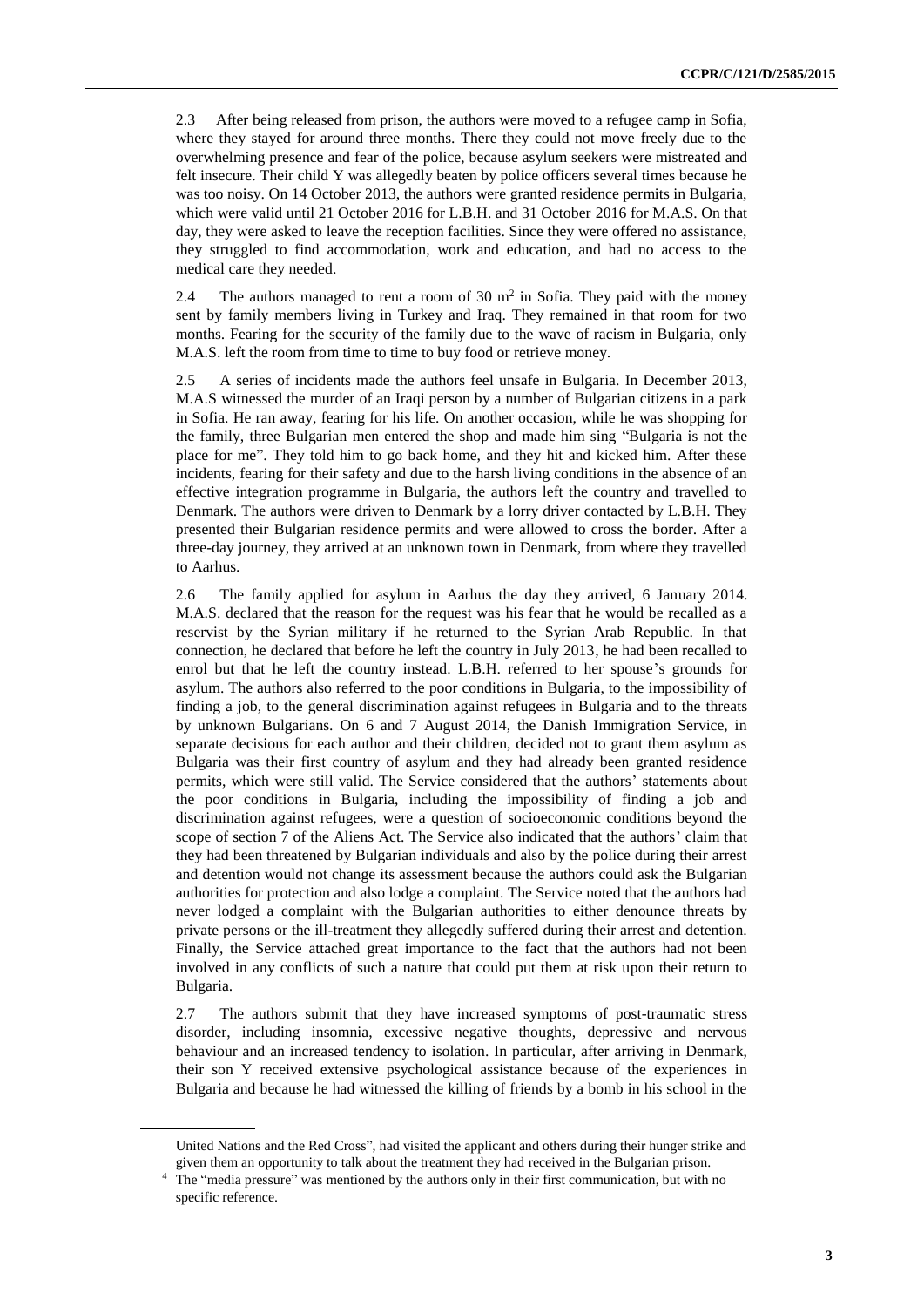Syrian Arab Republic. M.A.S. suffers from high blood pressure and a heart condition, for which he receives medical treatment, and he also exhibits symptoms of post-traumatic stress disorder, allegedly due to torture to which he was subjected while in prison in the Syrian Arab Republic. L.B.H. has problems with her metabolism, for which she receives medical treatment, and also receives analgesics to alleviate back problems due to a herniated disc.<sup>5</sup>

2.8 On 8 December 2014, the Danish Refugee Appeals Board upheld the decision of the Danish Immigration Service and ordered the authors to leave Denmark within 15 days. The Board considered that while the authors fell under section 7 (1) of the Aliens Act, Bulgaria was their first country of asylum where they had been granted protection status, and they should therefore be returned there.<sup>6</sup> The Board declared that according to the background information available, the authors would not be exposed to a risk of refoulement once in Bulgaria; that their personal safety would be protected to the extent necessary; and that they should seek the protection of the Bulgarian authorities in respect of the threats made by unknown Bulgarians against them. The Board also indicated that according to a report by the Office of the United Nations High Commissioner for Refugees (UNHCR),<sup>7</sup> refugees and persons with protected status in Bulgaria enjoyed the same rights as Bulgarian nationals and that, although difficult, the general situation, including socioeconomic conditions, were not of such a nature as to prevent Bulgaria from serving as a first country of asylum. In rendering its decision, the Board took into account the authors' allegations that they had been detained and ill-treated in prison. In particular, it noted that the authorities had confiscated L.B.H.'s medication; that they had not provided milk for the applicants' youngest child; that M.A.S. had been harassed by private individuals; that their children had all been seriously mentally affected by their experiences in the Syrian Arab Republic and Bulgaria; and that only after arriving in Denmark had they started to feel better. The children were able to go to school, whereas in Bulgaria, where there was nothing but fear and fights, they were afraid to go anywhere.

#### **The complaint**

3.1 The authors submit that, by forcibly returning them and their children to Bulgaria, the Danish authorities would violate their rights under article 7 of the Covenant. Based on their experience, they allege that if returned to Bulgaria, they and their three children would be exposed to inhuman or degrading treatment contrary to the best interests of the child, as they would face homelessness, destitution, and no access to health care and personal safety. The three minor children have already been deeply scarred and traumatized by the civil war in the Syrian Arab Republic and by their stay in Bulgaria, displaying antisocial behaviour and stagnation in their development. They therefore need stability and access to continued psychosocial and medical treatment. The authors therefore argue that they should be regarded as extremely vulnerable and that the first country of asylum, Bulgaria, is not adapted to their needs.

3.2 The authors further allege that Bulgaria does not have any integration programme for asylum seekers or refugees. The last national integration programme ended in 2013, and there is currently no effective integration programme for persons who are granted refugee status or subsidiary protection in Bulgaria. <sup>8</sup> Although according to national law these persons have access to the labour market, health-care system, social services and assistance

<sup>5</sup> Statements of 18 December 2014 and 18 January 2015 by Solvita, an organization that works with traumatized children, youth and adults in Denmark. However, in the latter statement, Solvita concluded, inter alia, that "the parents are not psychologically elucidated of a [post-traumatic stress disorder] diagnosis, but both have symptoms of it".

<sup>6</sup> The Board also referred to section 7 (3) of the Aliens Act.

<sup>7</sup> Office of the United Nations High Commissioner for Refugees (UNHCR), *Refugee Integration and the Use of Indicators: Evidence from Central Europe*, December 2013, available from www.refworld.org/docid/532164584.html.

<sup>8</sup> Tsvelina Hristova and others, *Trapped in Europe's Quagmire: The Situation of Asylum Seekers and Refugees in Bulgaria* (Munich, bordermonitoring.eu e.V., 2014), available from [http://bordermonitoring.eu/wp-content/uploads/reports/bm.eu-2014-bulgaria.en.pdf.](http://bordermonitoring.eu/wp-content/uploads/reports/bm.eu-2014-bulgaria.en.pdf)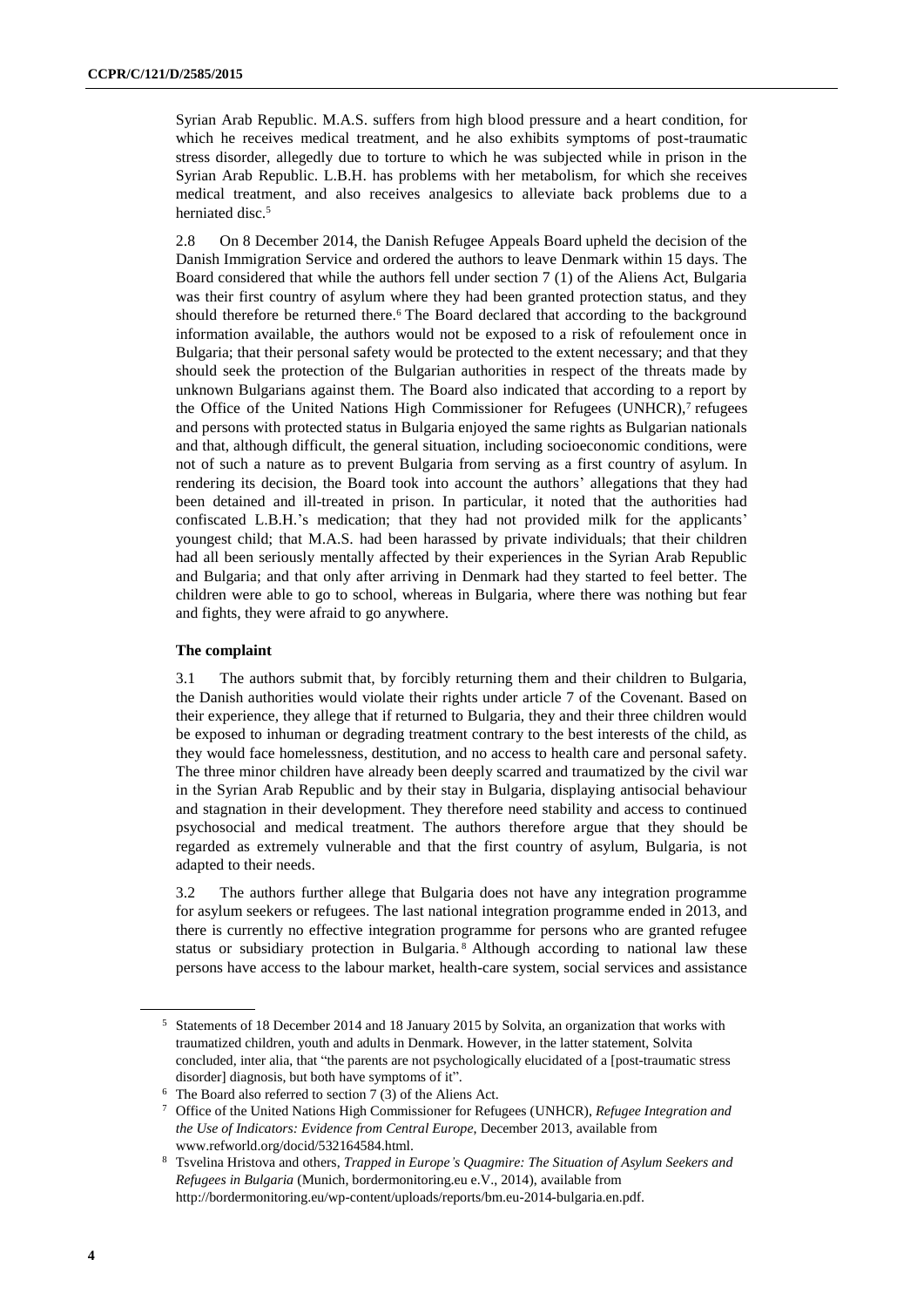in finding housing, in practice it is almost impossible for them to find a job or a place to live.<sup>9</sup> Access to health care is very difficult, as they need to provide an address which, for most asylum seekers and persons in need of international protection, is almost impossible to get.<sup>10</sup> Conditions for children in particular have been described as particularly problematic by UNHCR, which stressed "the urgent need for asylum-seeking children and children found to be in need of international protection to be provided with access to education without further delay within the Bulgarian school curriculum".<sup>11</sup>

3.3 The authors further indicate that integration in Bulgarian society is almost impossible, as once asylum seekers obtain refugee status or subsidiary protection, they stop receiving the monthly 65 leva (\$36) allocated to them during the asylum procedure. As a result, they face extreme poverty and are forced to live in unfinished and abandoned buildings located near the asylum centres.<sup>12</sup> They also refer to a UNHCR report according to which there is a protection gap for these persons once they are granted refugee status or subsidiary protection. In particular, they have to pay a monthly instalment of approximately 17 leva (approximately \$9), as do nationals, in order to access medical services, although they usually have no income. In addition, medicines and psychological care are not covered by the health-care system.<sup>13</sup>

3.4 The authors point out that once a person is granted refugee status or subsidiary protection, he or she has to move out of the reception centre in a matter of days. Further, even if refugees are entitled to receive a home allowance, the State agency for refugees has stopped paying it because it has run out of funds, forcing many families to live on the streets.<sup>14</sup> The authors also refer to a report by the Danish Refugee Council according to which the short-term solutions for asylum-seeking families in Bulgaria are not sustainable.<sup>15</sup>

3.5 The authors further refer to background documentation according to which Bulgaria faces serious problems of xenophobic violence and harassment, which remain unaddressed by the authorities. To this end, they cite a report according to which "institutional racism" exists in Bulgaria in the form of racist statements made by high-level politicians, which fuel violent physical attacks on asylum seekers and refugees. As a result, such attacks have recently increased.<sup>16</sup> The authors also refer to the jurisprudence of the European Court of Human Rights, in particular the case of *Abdu v. Bulgaria*, where the Court established that the Bulgarian authorities had failed to properly investigate an alleged racist attack on a Sudanese national.<sup>17</sup>

3.6 The authors refer to general comment No. 20 (1992) on the prohibition of torture or other cruel, inhuman or degrading treatment or punishment, in which the Committee held that it is the duty of the State party to afford everyone protection against the acts prohibited by article 7 of the Covenant, and they must not expose individuals to the danger of torture or cruel, inhuman or degrading treatment or punishment upon return to another country by

<sup>9</sup> UNHCR, *Where is my home? Homelessness and Access to Housing among Asylum-Seekers, Refugees and Persons with International Protection in Bulgaria* (Sofia, 2013), available from [www.refworld.org/docid/51b57c864.html;](http://www.refworld.org/docid/51b57c864.html) and Iliana Savova, *National Country Report: Bulgaria* (Asylum Information Database, 2014), available from www.asylumineurope.org/sites/default/files/ report-download/aidabulgariareport\_secondupdate\_final.pdf.

<sup>10</sup> UNHCR, *Where is my home?*, pp. 11-13.

<sup>11</sup> *Bulgaria as a Country of Asylum: UNHCR Observations on the Current Situation of Asylum in Bulgaria* (2014), p. 13, available from www.refworld.org/docid/534cd85b4.html.

<sup>12</sup> Human Rights Watch, *Containment Plan: Bulgaria's Pushbacks and Detention of Syrian and Other Asylum Seekers and Migrants* (2014), p. 5, available from www.hrw.org/report/2014/04/28/ containment-plan/bulgarias-pushbacks-and-detention-syrian-and-other-asylum-seekers.

<sup>13</sup> *UNHCR Observations on the Current Asylum System in Bulgaria*, p. 12.

<sup>&</sup>lt;sup>14</sup> Jodi Hilton, "Syrians face bleak time in Bulgaria's broken asylum system", IRIN, 22 October 2013, available from [www.irinnews.org/report/98983/syrians-face-bleak-time-bulgaria%E2%80%99s](http://www.irinnews.org/report/98983/syrians-face-bleak-time-bulgaria%E2%80%99s-broken-asylum-system)[broken-asylum-system.](http://www.irinnews.org/report/98983/syrians-face-bleak-time-bulgaria%E2%80%99s-broken-asylum-system)

<sup>15</sup> *Notat om forhold for asylansøgere og flygtninge i Bulgarien*, November 2014.

<sup>16</sup> Hristova, *Trapped in Europe's Quagmire*, p. 32.

<sup>17</sup> See application No. 26827/08, judgment of 11 March 2014, paras. 40–53.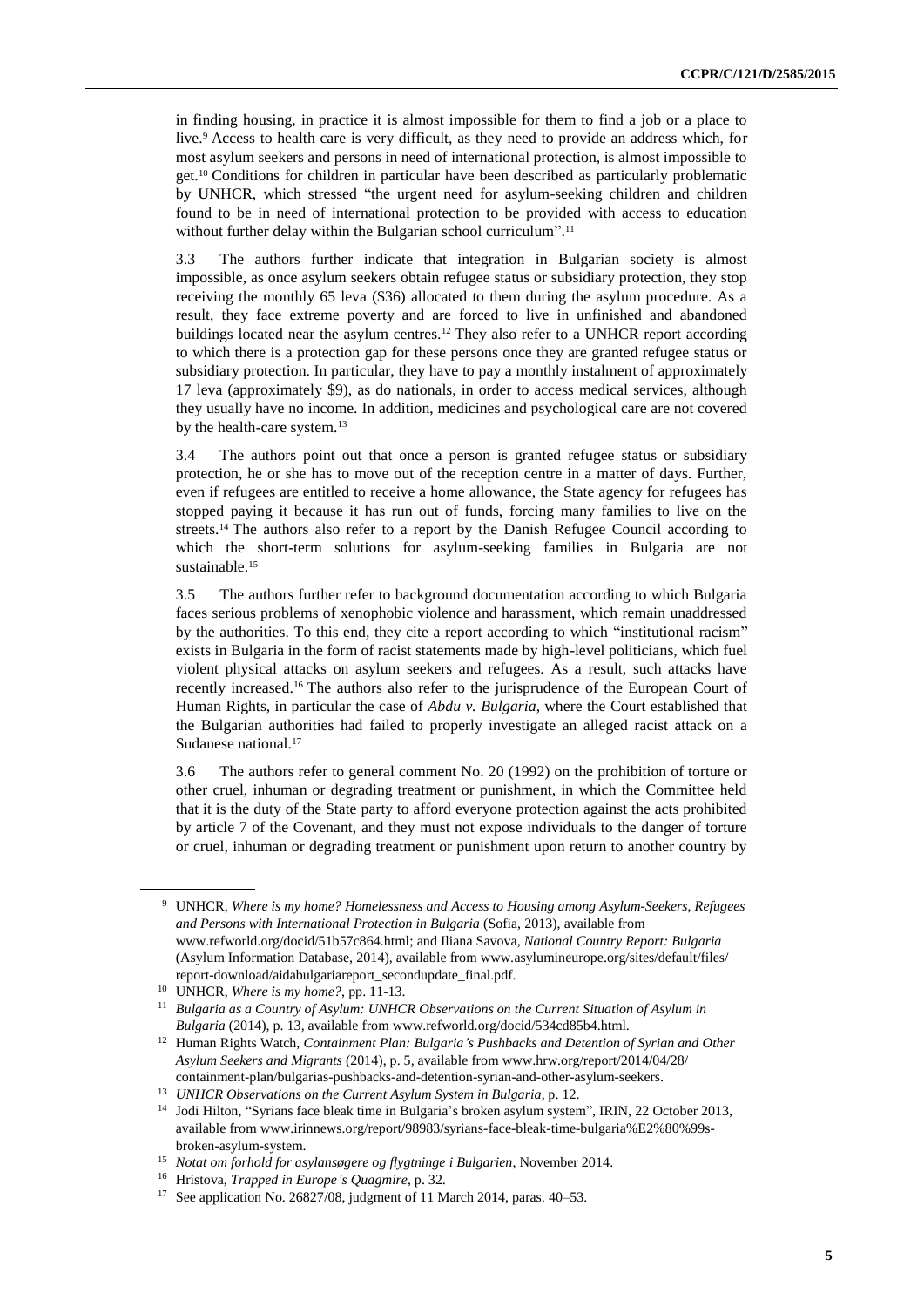way of extradition, expulsion or refoulement. They further refer to conclusion No. 58 (XL) adopted by the Executive Committee of the Programme of the Office of the United Nations High Commissioner for Refugees, in which it is stated that the principle of first country of asylum should only be applied if the applicant is permitted to remain there upon return and is treated in accordance with recognized basic human standards until a durable solution is found.<sup>18</sup>

3.7 The authors further refer to the jurisprudence of the European Court of Human Rights which imposes an obligation upon the State planning to deport to investigate for each case the possibility of a real risk of torture or inhuman or degrading treatment upon the return of the deported person, even when it is assumed that human rights are usually respected in the receiving country. They refer to the judgment in *M.S.S. v. Belgium* and Greece, where the Grand Chamber considered that it was the responsibility of the Belgian authorities not merely to assume that the applicant would be treated in conformity with the standards of the Convention for the Protection of Human Rights and Fundamental Freedoms (European Convention on Human Rights) in the first country of asylum — Greece — but, on the contrary, they should have first verified how the Greek authorities applied their legislation on asylum in practice. Had they done this, they would have seen that the risks faced by the applicant were real and individual enough to fall within the scope of article 3 of the European Convention.<sup>19</sup> The authors also cite the ruling in *Tarakhel v. Switzerland*, in which the Grand Chamber considered that children have "specific needs" and "extreme vulnerability" and that reception facilities for children "must be adapted to their age, to ensure that those conditions do not 'create … for them a situation of stress and anxiety, with particular traumatic consequences'". 20

3.8 The authors conclude that in the current circumstances of having fled from civil war in the Syrian Arab Republic and the deplorable living conditions of people who are granted refugee status and subsidiary protection in Bulgaria, there is a real risk that they and their children will be subjected to inhuman and degrading treatment contrary to the best interests of the child should they be returned to Bulgaria. As an extremely vulnerable group, they are at serious and real risk of facing homelessness, destitution as well as limited access to medical care and schooling. Furthermore, the background information indicates that they could face an additional risk of being exposed to unaddressed xenophobic violence. Therefore, they consider that Bulgaria is unsuitable as the family's first country of asylum.

3.9 The authors claim that they have exhausted all domestic remedies because the decisions of the Refugee Appeals Board cannot be appealed before the Danish courts.

#### **State party's observations on admissibility and the merits**

4.1 On 9 September 2015, the State party submitted its observations on admissibility and the merits of the communication. It submits that the communication is not substantiated, as the authors have not demonstrated any possible breach of the Covenant if deported to Bulgaria.

4.2 The State party describes the structure, composition and functioning of the Refugee Appeals Board, $21$  as well as the legislation applying to asylum proceedings.  $22$  Regarding the admissibility of the communication, the State party indicates that the authors have failed to establish a prima facie case for the purpose of admissibility under article 7 of the Covenant, in the absence of substantial grounds for believing that they are in danger of being

<sup>&</sup>lt;sup>18</sup> "Problem of refugees and asylum seekers who move in an irregular manner from a country in which they had already found protection", 13 October 1989, available from www.unhcr.org/excom/exconc/ 3ae68c4380/problem-refugees-asylum-seekers-move-irregular-manner-country-already-found.html.

<sup>&</sup>lt;sup>19</sup> See application No. 30696/09, judgment of 21 January 2011, para. 359.

<sup>20</sup> See application No. 29217/12, judgment of 4 November 2014, para. 119, citing *Popov v. France*, application Nos. 39472/07 and 39474/07, judgment of 19 January 2012, para. 102.

<sup>21</sup> See communication No. 2379/2014, *Obah Hussein Ahmed v. Denmark*, Views adopted on 8 July 2016, paras. 4.1–4.3.

<sup>&</sup>lt;sup>22</sup> The State party refers to sections 7 (1)–(3) and 31 (1) and (2) of the Aliens Act.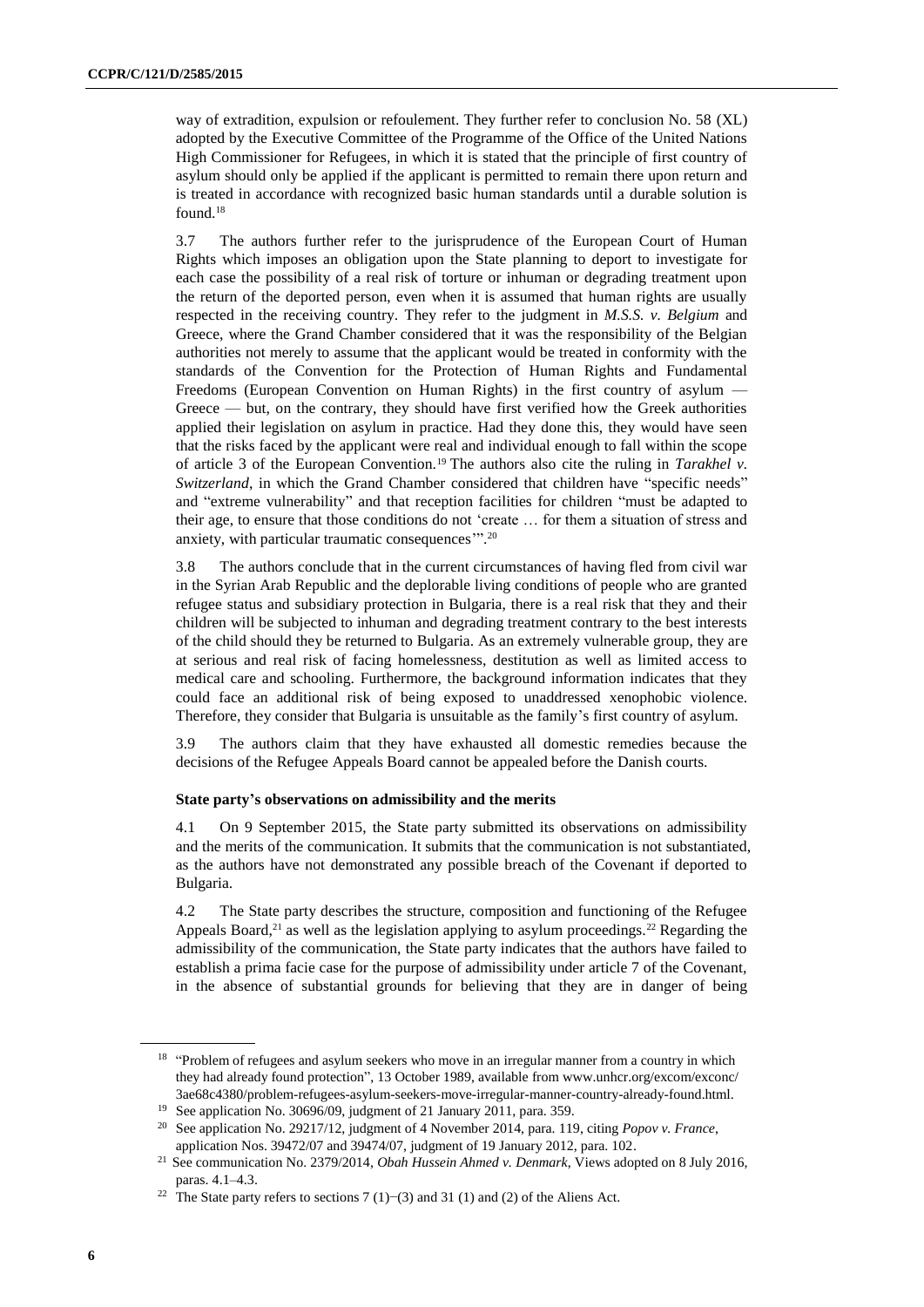subjected to inhuman or degrading treatment if deported to Bulgaria. It therefore considers that the communication is manifestly unfounded and should be declared inadmissible.

4.3 Regarding the merits of the communication, the State party submits that the authors have failed to establish that their return to Bulgaria would constitute a violation of article 7 of the Covenant. It refers to the Committee's jurisprudence according to which States parties are under an obligation not to extradite, deport, expel or otherwise remove a person from their territory where the necessary and foreseeable consequence of the deportation would be a real risk of irreparable harm, such as that contemplated by article 7 of the Covenant, whether in the country to which removal is to be effected or in any country to which the person may subsequently be removed. The Committee has also indicated that the risk must be personal and that there is a high threshold for providing substantial grounds to establish that a real risk of irreparable harm exists.<sup>23</sup> The State party indicates that its obligations under article 7 of the Covenant are reflected in section 7 (2) of the Aliens Act, according to which a residence permit will be issued to an alien if he or she risks the death penalty or being subjected to torture or ill-treatment if returned to his or her country of origin.

4.4 The State party indicates that the authors have not provided any new information to the Committee that has not already been reviewed by the Refugee Appeals Board. The State party recalls that the Board considered that the authors fell within section 7 (1) of the Aliens Act but, as they had been granted refugee status there, Bulgaria would serve as their first country of asylum. The State party further indicates that the Board requires as an absolute minimum that the asylum seeker or refugee be protected against refoulement. It also must be possible for him/her to enter lawfully and to take up lawful residence in the first country of asylum, and his/her personal integrity and safety must be protected. That concept of protection also includes a certain social and economic element, since asylum seekers must be treated in accordance with basic human standards. However, it cannot be required that the relevant asylum seekers will have exactly the same social living standards as the country's own nationals. The core of the protection concept is that the persons must enjoy personal safety, both when they enter and when they stay in the first country of asylum.

4.5 Furthermore, the State party recalls that the Board, based on the authors' long statements about their stay and living conditions in Bulgaria, on the available background material and on the applicable international case law, considered that the authors did not risk refoulement in Bulgaria and that their personal safety would be protected to the extent necessary there, and that the financial and social circumstances would be adequate. The Board took into account a report published by UNHCR in December 2013,  $24$  and considered that the socioeconomic conditions in Bulgaria were sufficient to enable the authors to obtain the necessary help and support and that they would enjoy the same rights as Bulgarian nationals. The Board further indicated that even though the socioeconomic conditions in Bulgaria were difficult, they were not of such a nature that Bulgaria could not serve as first country of asylum.

4.6 Regarding the authors' claim that no integration programme is functioning in Bulgaria, the State party indicates that on 25 June 2014, the Bulgarian authorities published a new integration programme, scheduled to be implemented as of 2015, which would cover a larger number of persons, including language training for a greater number of beneficiaries than the previous programme.<sup>25</sup> The State party highlights that Bulgarian authorities have identified eight areas of priority for the 2014 National Action Plan for Integration of Refugees, including access to training, employment, health care, housing and assistance to persons with special needs and unaccompanied minors.<sup>26</sup> The State party adds

<sup>23</sup> See communication No. 2007/2010, *X v. Denmark*, Views adopted on 26 March 2014, para. 9.2.

<sup>24</sup> *Refugee Integration and the Use of Indicators*.

<sup>25</sup> Hristova, *Trapped in Europe's Quagmire*, pp. 24 and 25.

<sup>26</sup> Zvezda Vankova, *Monitoring Report on the Integration of Beneficiaries of International Protection in the Republic of Bulgaria in 2014* (Bulgarian Council on Refugees and Migrants, 2014), available from www.bcrm-bg.org/docs/monitoring\_integration%20refugees\_2014-EN.docx.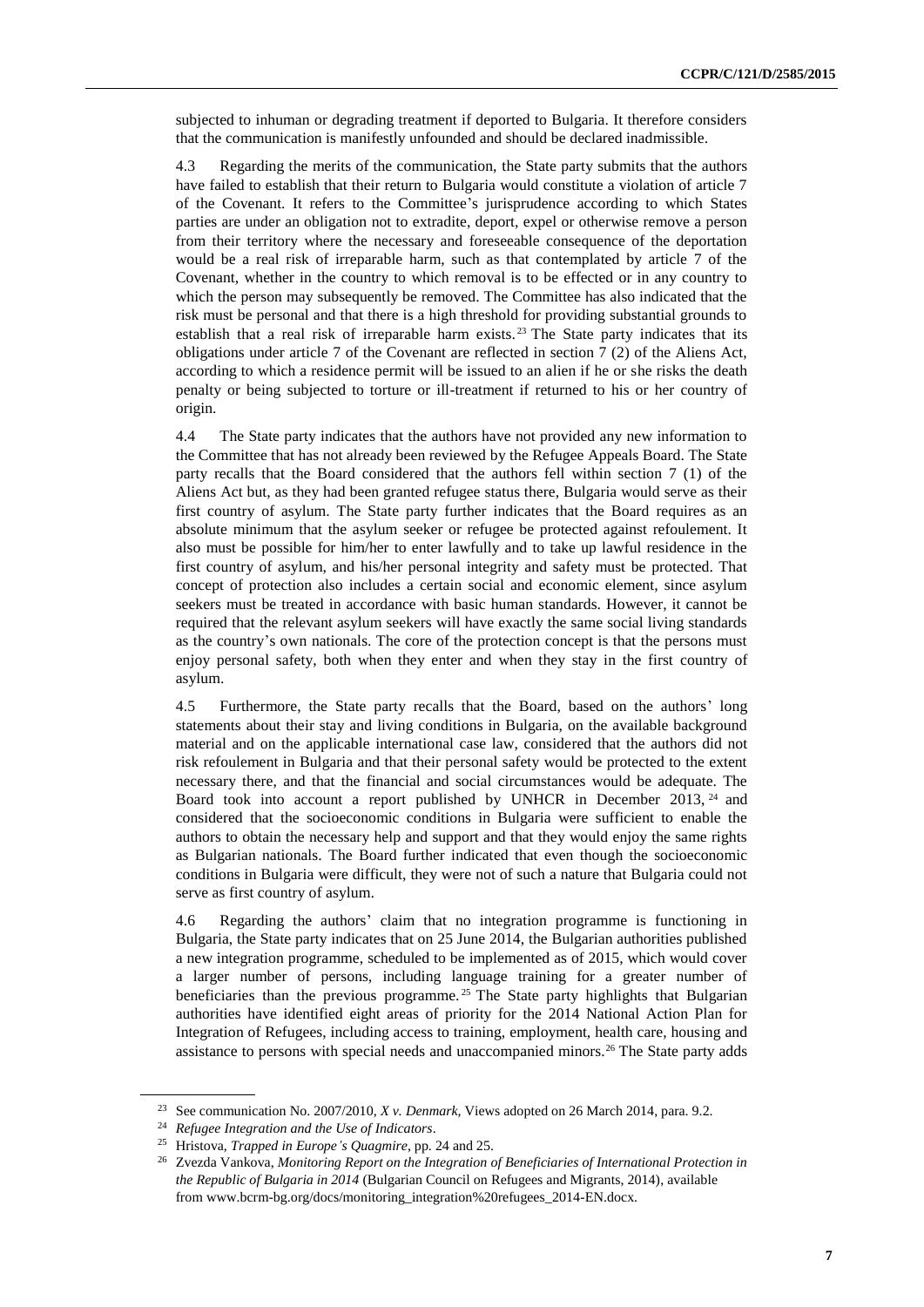that the circumstance that the authors may not have access to an effective integration programme in Bulgaria cannot lead to the conclusion that Bulgaria cannot be their first country of asylum.

4.7 With respect to the authors' reference to a Human Rights Watch report, the State party indicates that even if the report indicates that Bulgarian authorities have discontinued the payment of a monthly allowance once asylum seekers are granted residence, it also indicates that conditions in the reception centres have improved and that many residents are allowed to remain in such centres for longer periods of time after they are granted refugee or humanitarian status if they lack the means to support themselves.<sup>27</sup> In addition, the State party refers to available background material according to which the quality of the accommodation provided to asylum seekers and protection status holders after leaving the asylum centres depends on their employment and income, but also on their family status. It submits that, in general, families with young children benefit from a more positive attitude on the part of landlords.<sup>28</sup> The State party points out that no cases have been recorded of families being forced to leave asylum centres without having been provided with accommodation or funds to rent lodgings.<sup>29</sup>

4.8 As to the authors' allegations that they would not have access to health care in Bulgaria, the State party indicates that refugees have access to health-care services under the same conditions as Bulgarian nationals and that the medical treatment is free if they are registered with a general practitioner.<sup>30</sup> The State party therefore considers that it is a fact based on available background information that the authors will have access to the necessary health-care services and treatment in Bulgaria.

4.9 In relation to the authors' claim that their children would not have access to education if returned to Bulgaria, the State party indicates that asylum seekers less than 18 years old have access to free education $31$  in the same conditions as Bulgarian nationals, after successfully completing a language course.<sup>32</sup>

4.10 With respect to the authors' statement that they would risk racist attacks in Bulgaria, the State party submits that they can request protection from the national authorities, which have already taken measures against such incidents. The State party refers to a report by UNHCR indicating that in February 2014, following an attack on a mosque, the Bulgarian authorities arrested 120 people, thereby indicating that the authorities have addressed and condemned racist attacks and rhetoric.<sup>33</sup>

4.11 Regarding the authors' allegation that, if deported to Bulgaria, they will not have access to accommodation and will probably have to live on the streets with no access to a minimum living standard, the State party refers to the decision of the European Court of Human Rights in the case *Samsam Mohammed Hussein and Others v. the Netherlands and Italy*. <sup>34</sup> In that ruling, the Court stated that the assessment of a possible violation of article 3 of the European Convention on Human Rights must be rigorous and should analyse the conditions in the receiving country against the standard established by that provision of the Convention. The Court also reiterated that the mere return to a country where one's economic position will be worse than in the expelling State party is not sufficient to meet the threshold of ill-treatment proscribed by article 3. It stated that article 3 cannot be interpreted as obliging the States parties to provide everyone within their jurisdiction with a home, and that it does not entail any general obligation to give refugees financial assistance

<sup>27</sup> *Containment Plan: Bulgaria's Pushbacks and Detention of Syrian and Other Asylum Seekers and Migrants*.

<sup>28</sup> UNHCR, *Where is my home?*, p. 6.

<sup>29</sup> Ibid.

<sup>30</sup> *UNHCR Observations on the Current Situation of Asylum in Bulgaria* p. 12; Hristova, *Trapped in Europe's Quagmire*, p. 16; and Vankova, *Monitoring Report*, p. 51.

<sup>&</sup>lt;sup>31</sup> Report of the Danish Refugee Council.

<sup>32</sup> *UNHCR Observations on the Current Situation of Asylum in Bulgaria*, p. 12.

<sup>33</sup> Ibid., p. 14.

<sup>34</sup> Application No. 27725/10, judgment of 2 April 2013.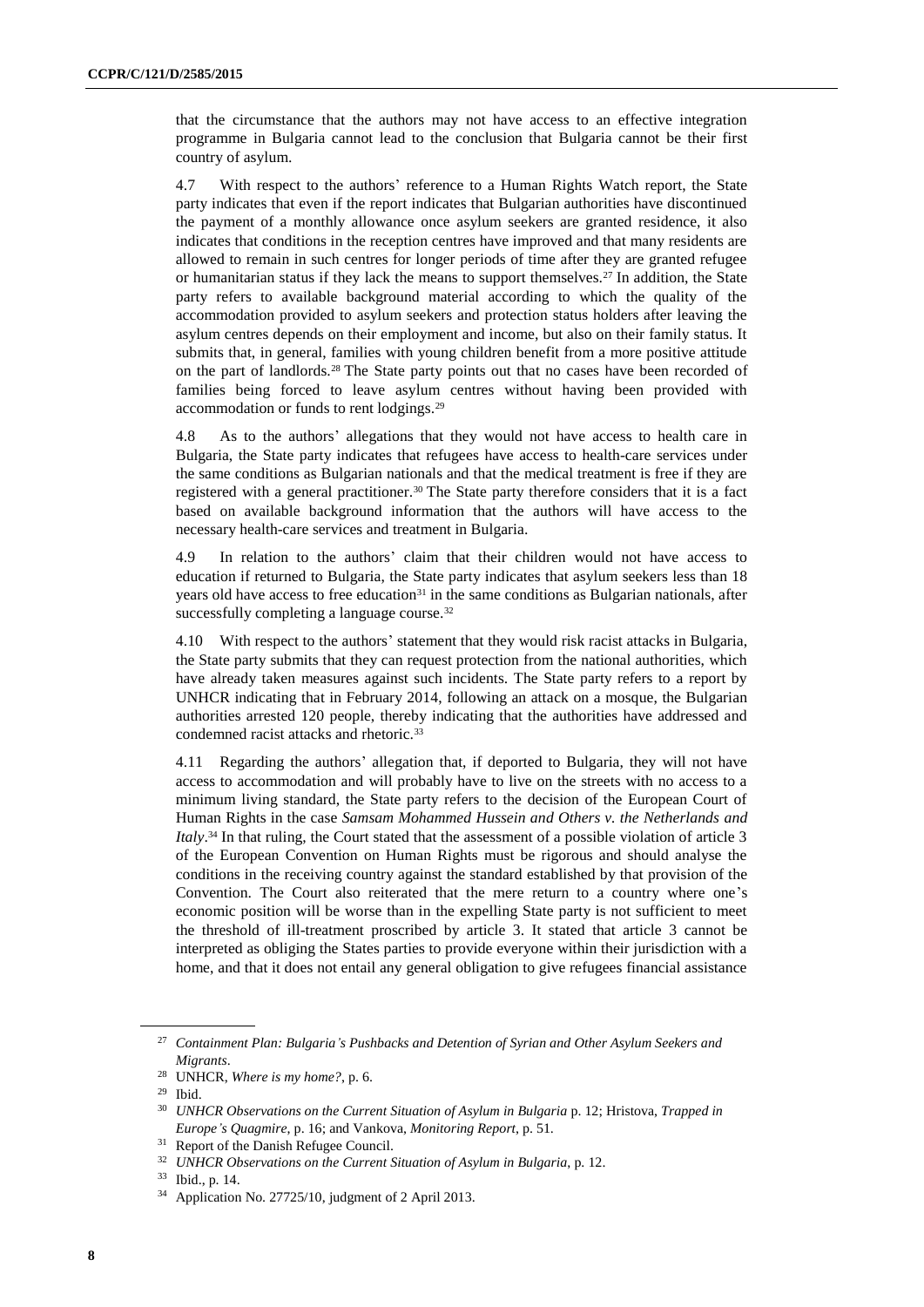to enable them to maintain a certain standard of living.<sup>35</sup> Moreover, the Court indicated that in the absence of exceptionally compelling humanitarian grounds against removal, the fact that the applicant's material and social living conditions would be significantly reduced if he or she were to be removed from the contracting State is not sufficient in itself to give rise to a breach of article 3.<sup>36</sup> Furthermore, the State party considers that it cannot be inferred from the judgment of the Court in *Tarakhel v. Switzerland* that individual guarantees must be obtained from the Bulgarian authorities in the case at hand, as it concerns the transfer of a family which has been granted subsidiary protection in Bulgaria, while in *Tarakhel* the authors' application for asylum in Italy was still pending when the case was reviewed by the Court.

4.12 The State party therefore submits that when rendering its decision, the Refugee Appeals Board took into account all relevant information and that the communication has not brought to light any new, specific information about the authors' situation. It recalls the Committee's established jurisprudence, $37$  according to which important weight should be given to the assessment conducted by the State party, unless it is found that the evaluation was clearly arbitrary or amounted to a denial of justice. In the present case, the authors are trying to use the Committee as an appellate body to have the factual circumstances advocated in support of their claim for asylum reassessed by the Committee. There is no basis to challenge the assessment made by the Board, according to which the authors have failed to establish that there are substantial grounds for believing that they would be in danger of being subjected to inhuman or degrading treatment or punishment if deported to Bulgaria. Against this background, the State party submits that the deportation of the authors to Bulgaria would not constitute a violation of article 7 of the Covenant.

#### **Authors' comments on the State party's observations on admissibility and the merits**

5.1 In their comments of 25 November 2015, the authors maintained that their deportation to Bulgaria would constitute a breach of article 7 of the Covenant. They consider that their allegations are duly substantiated and assert that they would face inhuman and degrading treatment by being forced to live on the streets with no access to housing, food or sanitary facilities and no prospect of finding durable humanitarian solutions.

5.2 The authors consider that Bulgaria cannot serve as their first country of asylum. They argue that certain conditions are necessary to become a first country of asylum: the authors should be protected against refoulement; they should be able to travel and stay lawfully in the country; and their personal integrity should be protected. They submit that the concept of protection includes a social and a financial element and that their basic rights must be protected. The authors refer to chapters II−V of the Convention relating to the Status of Refugees and to UNHCR conclusion No. 58 (XL), in which it is emphasized that before returning asylum seekers or refugees to a country where they obtained protection, it must be ensured that they will be "treated in accordance with recognized basic human standards" in that country (para. (f) (ii)). They submit that, as a minimum, refugees must be offered housing and access to paid work or an allocation until they find a job. The authors further state that according to the most recent background information regarding refugees with temporary residence documents in Bulgaria, they would not enjoy the necessary protection there.

5.3 The authors indicate that the State party did not contest that they had stayed at a detention centre for approximately 23 days and that subsequently they were transferred to an asylum centre where they stayed for approximately three months, and where the conditions were appalling. They reiterate that when they left the reception centre, they were not given any instructions as to where to go or how to get accommodation or food; they

<sup>35</sup> Ibid., para. 70.

<sup>36</sup> Ibid., para. 71.

<sup>37</sup> See communications No. 2272/2013, *P.T. v. Denmark*, Views adopted on 1 April 2015, para. 7.3; No. 2186/2012, *Mr. X and Ms. X v. Denmark*, Views adopted on 22 October 2014, para. 7.5; and No. 2329/2014, *Z. v. Denmark*, Views adopted on 15 July 2015, para. 7.4.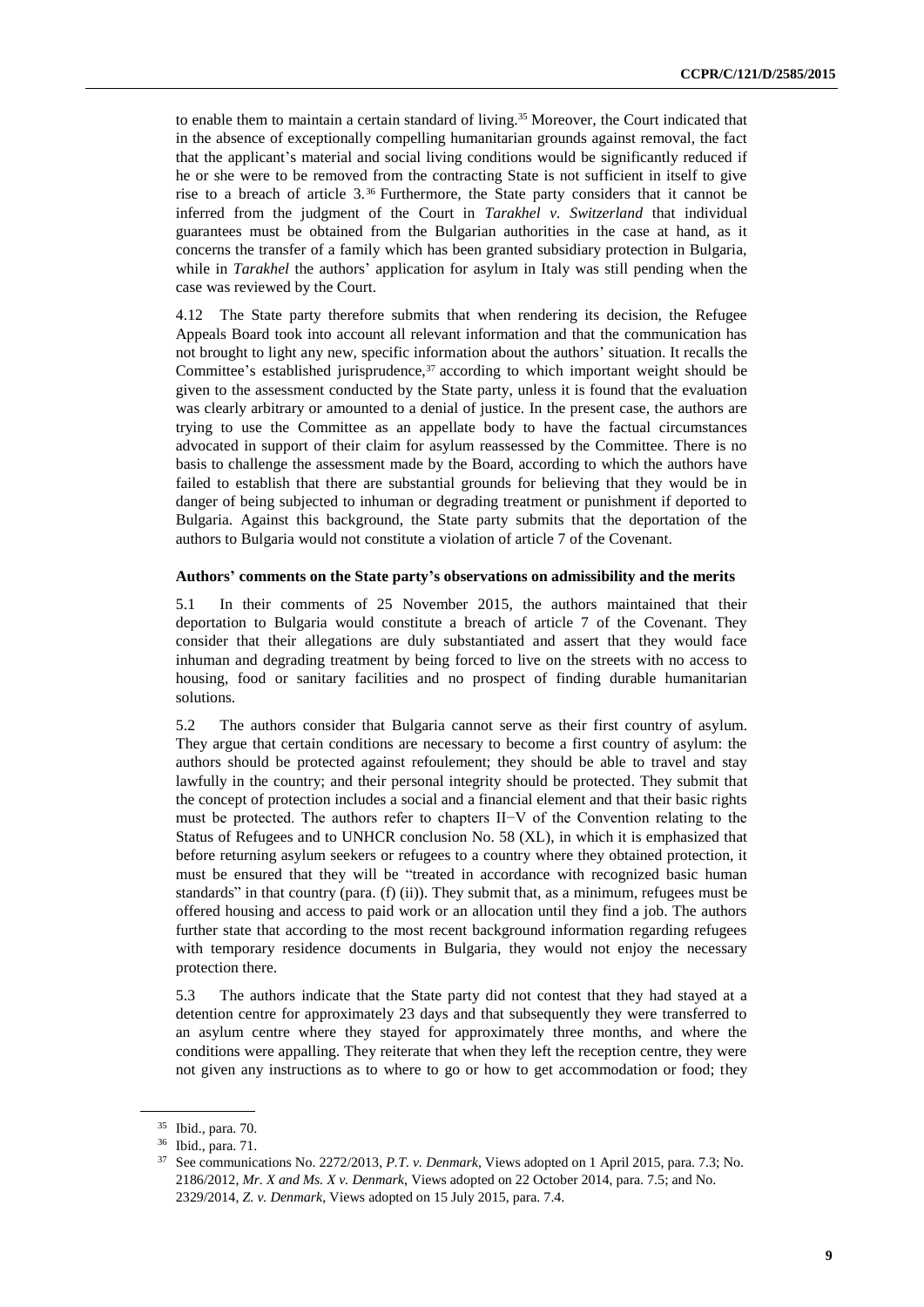managed to find a temporary room with a small kitchen which they paid for with money received from their family, given that they did not receive any financial support from the Bulgarian authorities. They were in contact with other refugees who told them that it was impossible to find a job. Both authors have health problems, but they did not receive any medical assistance in Bulgaria.

5.4 The authors reiterate that refugees in Bulgaria do not have access to housing, work or social benefits, including health care and education. They cite a report by the Commissioner for Human Rights of the Council of Europe, according to which the system to support the integration of refugees and other beneficiaries of international protection still suffers from serious and worrisome deficiencies, mainly connected with the insufficient funding of the system. Consequently, refugees and other beneficiaries of international protection face serious integration challenges, which threaten their enjoyment of social and economic rights. They face a serious risk of becoming homeless and problems in accessing health-care services; they suffer high levels of unemployment; and they have no real access to education. They are also vulnerable to hate crimes. The report further indicates that, although persons granted refugee status are apparently given the possibility to stay in the reception centres when they have no means of sustaining themselves, they can only stay for six months. There are allegations of corruption by the staff of the reception centres, who are said to extort payment from the families for the right to stay.<sup>38</sup> The authors consider that these problems will persist for a long time. They also quote a report by Amnesty International according to which concerns persist over the reception conditions of asylum seekers, although the conditions in reception centres have partially improved, in particular with regard to food, shelter and access to health care and sanitary goods.<sup>39</sup> It is further stated in the report that the prevention and investigation of hate crimes have been inadequate.<sup>40</sup>

5.5 The authors further submit that the living conditions in Bulgaria for beneficiaries of international protection are worse for returned beneficiaries because they seem to be excluded from the reception facilities due to their initial stay and to the fact that they left the facilities. The authors therefore submit that they will not benefit from proper housing and adequate medical treatment. They and their children will be exposed to substandard living conditions, lack of social assistance from the authorities and no prospect of finding a durable humanitarian solution. They will end up living in deprived and marginalized conditions due to the "zero refugee integration policy" in Bulgaria.

5.6 With regard to the State party's reference to the ruling of the European Court of Human Rights in *Samsam Mohammed Hussein and Others v. the Netherlands and Italy*, the authors submit that the issue at stake is not that refugees in Bulgaria have significantly reduced material and social living conditions, but that the current living conditions there do not meet basic humanitarian standards, as required by UNHCR Executive Committee conclusion No. 58 (XL). They also indicate that, in view of their experience in Bulgaria, there is no basis for assuming that the Bulgarian authorities will prepare for their return in accordance with basic humanitarian standards. They reiterate that the decision of the European Court in *Tarakhel v. Switzerland* is applicable to their case, as the living conditions of beneficiaries of international protection in Bulgaria can be regarded as similar to the situation of asylum seekers in Italy, and that the premise outlined in the *Samsam Mohammed Hussein* case is no longer sufficient: individual guarantees, especially protecting returning children from destitution and harsh accommodation conditions, are now required by the European Court. The authors argue that the Court's reasoning in *Tarakhel* regarding article 3 of the European Convention on Human Rights can be regarded as corresponding to article 7 of the Covenant.

<sup>38</sup> Report by Nils Muiznieks, Commissioner for Human Rights of the Council of Europe, following his visit to Bulgaria from 9 to 11 February 2015, pp. 28-29. Available from https://rm.coe.int/16806db7e2.

<sup>39</sup> Amnesty International, *Report 2014/15: The State of the World's Human Rights* (London, 2015), p. 87. Available from www.amnesty.org/en/documents/pol10/0001/2015/en/.

<sup>40</sup> Ibid., p. 88.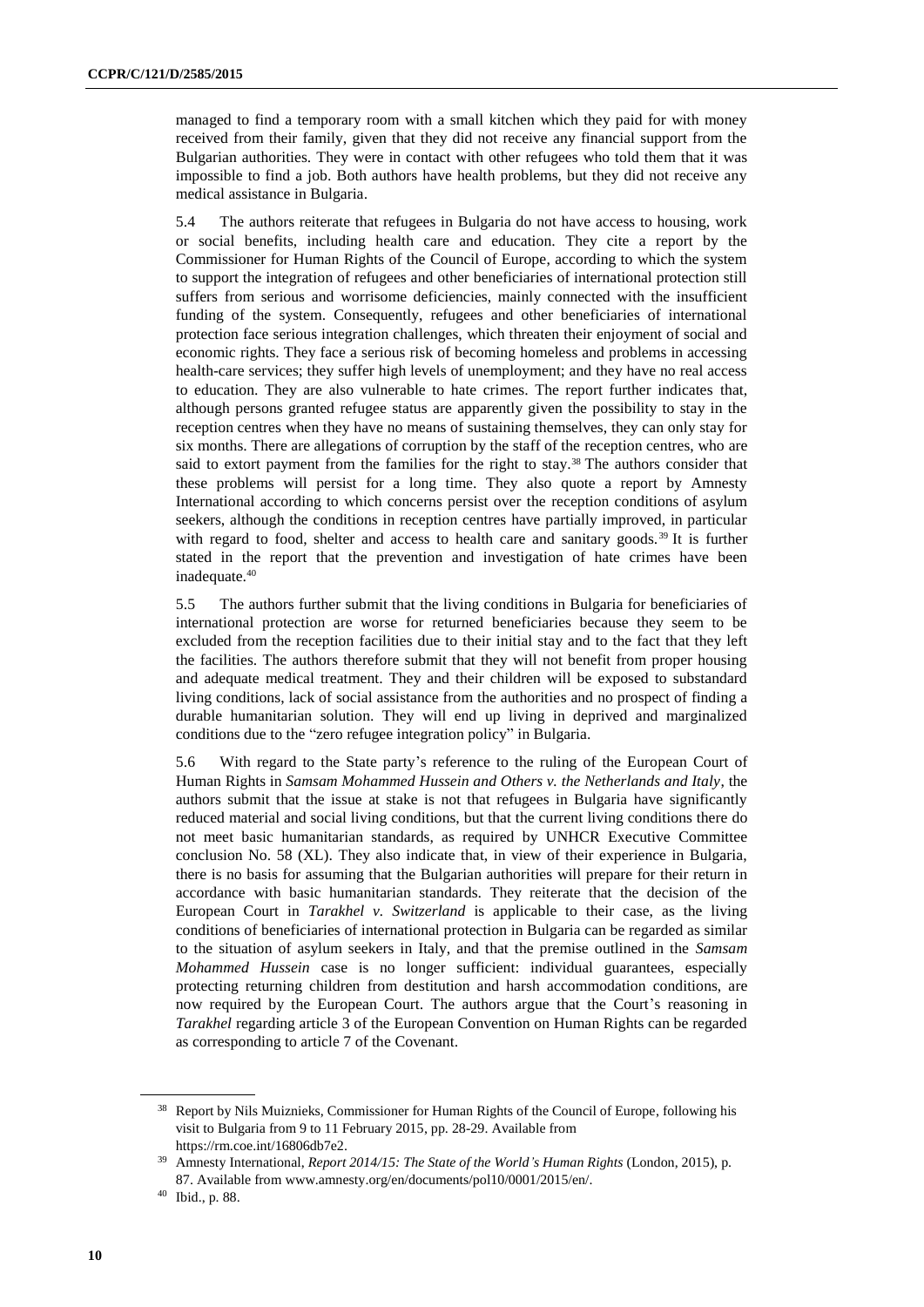5.7 The authors also refer to the Committee's Views in *Jasin et al. v. Denmark*, <sup>41</sup> in which it emphasized the need to give sufficient weight to the real and personal risk a person might face if removed. The authors submit that this requires an individualized assessment of the risk faced rather than reliance on general reports and on the assumption that having been granted subsidiary protection in the past, they would in principle be entitled to work and receive social benefits.

5.8 The authors finally submit that as newly recognized refugees, they need further support to be established in a country of asylum, as they do not have cultural or social networks. They submit that special attention must be given to the fact that they have three minor children; that they suffer from severe medical conditions and are dependent on medication; and that they did not receive any help from the Bulgarian authorities during their initial stay in Bulgaria, where they have no possibility to exercise the most basic economic and social rights. They submit that consequently, they may have no choice but to return to the Syrian Arab Republic, rendering illusory their right to non-refoulement under international refugee law. They also claim that regardless of Bulgarian legislation on the formal access to social benefits, health care and education, relevant background information indicates that refugees in Bulgaria risk homelessness and destitution. They further submit that the Refugee Appeals Board has failed to give sufficient weight to the real personal risk they would face if removed there; that it did not take into account that they did not receive any assistance from the Bulgarian authorities; and that the only reason they did not live on the streets was that they had received money from their family. In addition, the Board did not contact the Bulgarian authorities to ensure that they and their children would be received under circumstances that would guarantee the protection of their rights.

#### **Additional submission from the State party**

6.1 On 27 April 2016, the State party provided further observations to the Committee, generally referring to its observations of 9 September 2015. It reiterates that the authors failed to establish a prima facie case for the purposes of admissibility and that the communication should be declared inadmissible as manifestly unfounded. It further reiterates that should the Committee consider the communication admissible, it should be deemed as lacking substantiation, as the authors have failed to establish a violation of their rights under article 7 of the Covenant.

6.2 The State party considers that the Committee's jurisprudence in *Jasin et al. v. Denmark* is not applicable to the present case because the circumstances are different. While the *Jasin* case concerned the deportation of a single mother with minor children to Italy whose residence permit for Italy had expired, the present case concerns the deportation of a married couple with minor children to Bulgaria who were in possession of valid residence permits when they applied for asylum.

6.3 The State party also indicates that the Refugee Appeals Board took into account all the information provided by the authors, which was based on their own experiences. Moreover, the background material consulted by the Board is obtained from a wide range of sources, which is compared with the statements made by the relevant asylum seekers, including as to their past experience. The State party observes that in the present case, the authors have had the opportunity to make submissions in writing and orally before the domestic authorities and that the Board has thoroughly examined their case on the basis of those submissions.

6.4 The State party further notes that there is no indication that the authors made any attempt to request help from the Bulgarian authorities; on the contrary, they managed to find private accommodation in Sofia and also managed to support themselves before leaving Bulgaria. Referring to the fact that the authors did not manage to find work during the period of about two months spent in Bulgaria after having been granted residence, the State party considers that this is also not a circumstance that would lead to a different assessment. According to the information provided, the authors did not request assistance from the authorities in this respect either. In addition, it is not reasonable to require that

<sup>41</sup> Communication No. 2360/2014, Views adopted on 22 July 2015.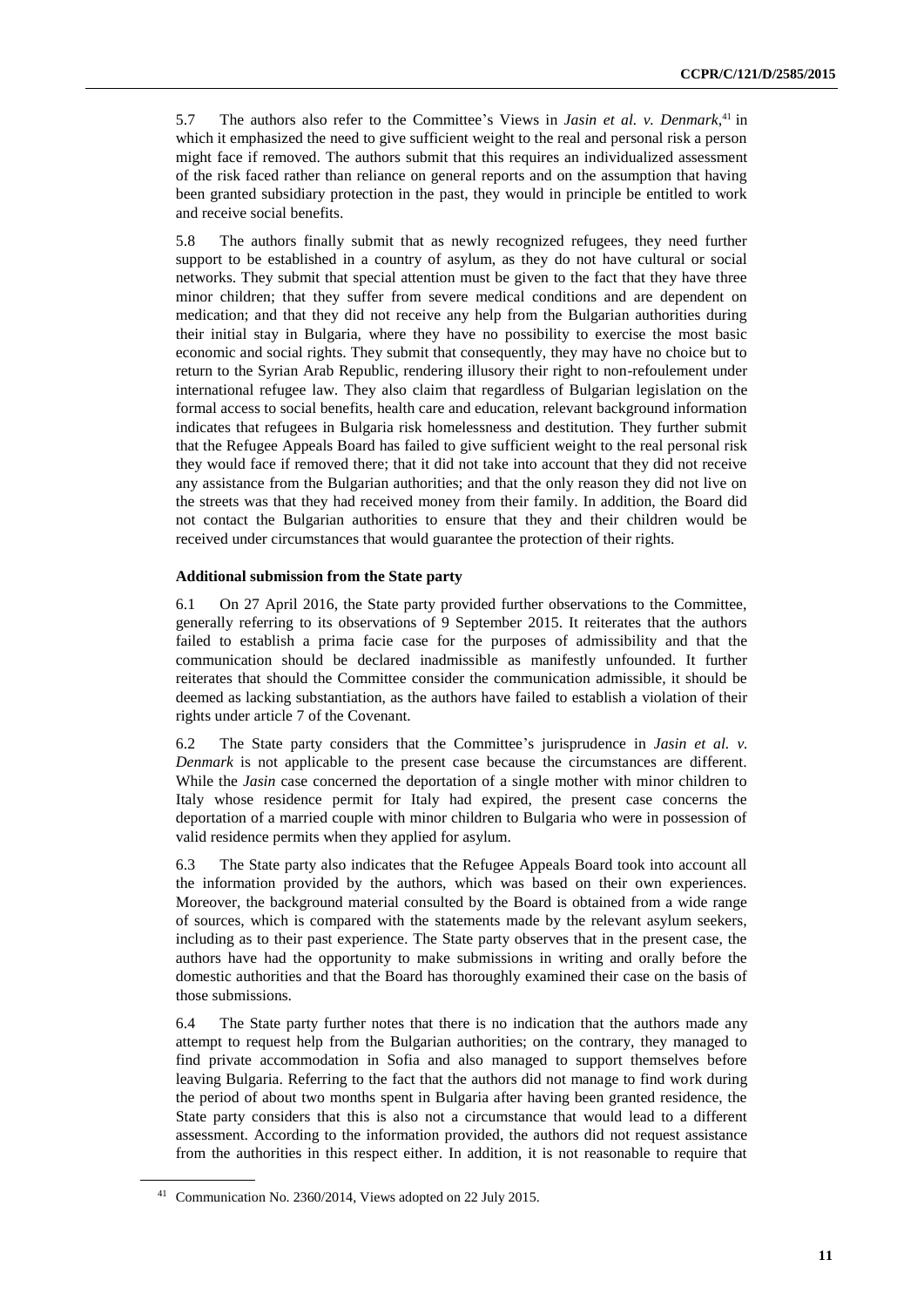everybody be given a job within such a short period of time. The State party further notes that the authors have referred to the problems encountered by other refugees in finding work, but that they did not look for a job themselves. As regards the authors' allegations that M.A.S. was threatened by private individuals who told him that he should leave the country, the State party notes that they did not contact the Bulgarian authorities to seek protection.

6.5 With respect to the authors' reference to the *Tarakhel* case, the State party considers that it cannot be inferred from that case that individual guarantees must be obtained from the Bulgarian authorities before effecting a transfer. *Tarakhel v. Switzerland* concerned a family with the status of asylum seekers in Italy and the present case is not comparable, as the authors have already been granted subsidiary protection in Bulgaria. The State party further considers that the *Tarakhel* case, which concerned specifically the reception and accommodation conditions for families with young children in Italy, cannot serve as a requirement for other States to provide individual guarantees to families when they have already been granted subsidiary protection and when the available background material does not allow assuming that aliens risk ill-treatment contrary to article 7 of the Covenant due to the general conditions in the country.

#### **Issues and proceedings before the Committee**

#### *Consideration of admissibility*

7.1 Before considering any claims contained in a communication, the Committee must decide, in accordance with rule 93 of its rules of procedure, whether it is admissible under the Optional Protocol.

7.2 The Committee has ascertained, as required by article 5 (2) (a) of the Optional Protocol, that the same matter is not being examined under another procedure of international investigation or settlement.

7.3 The Committee notes the authors' claim that they have exhausted all effective domestic remedies available to them. In the absence of any objection by the State party in that connection, the Committee considers that it is not precluded from examining the communication under article 5 (2) (b) of the Optional Protocol.

7.4 The Committee notes the State party's challenge to the admissibility of the communication on the grounds that the authors' claim under article 7 of the Covenant is unsubstantiated. However, the Committee considers that, for the purpose of admissibility, the authors have adequately explained the reasons for which they fear that their forcible return to Bulgaria would result in a risk of treatment in violation of article 7 of the Covenant. As no other obstacles to admissibility exist, the Committee declares the communication admissible and proceeds with its consideration of the merits.

#### *Consideration of the merits*

8.1 The Committee has considered the communication in the light of all the information made available to it by the parties, as provided for under article 5 (1) of the Optional Protocol.

8.2 The Committee notes the authors' claim that deporting them and their three children to Bulgaria, based on the Dublin Regulation principle of first country of asylum, would expose them to a risk of irreparable harm, in violation of article 7 of the Covenant. The authors base their arguments, inter alia, on the treatment they received when they arrived in Bulgaria and after they were granted residence permits, and on the general conditions of reception for asylum seekers and refugees in Bulgaria. The Committee notes the authors' argument that they would face homelessness, destitution, lack of access to health care and lack of personal safety, as demonstrated by their experience after they were granted subsidiary protection in October 2013. The Committee further notes the authors' submission that since they had already benefited from the reception system when they first arrived in Bulgaria, and as they were granted a form of protection, they would have no access to accommodation in the reception facilities.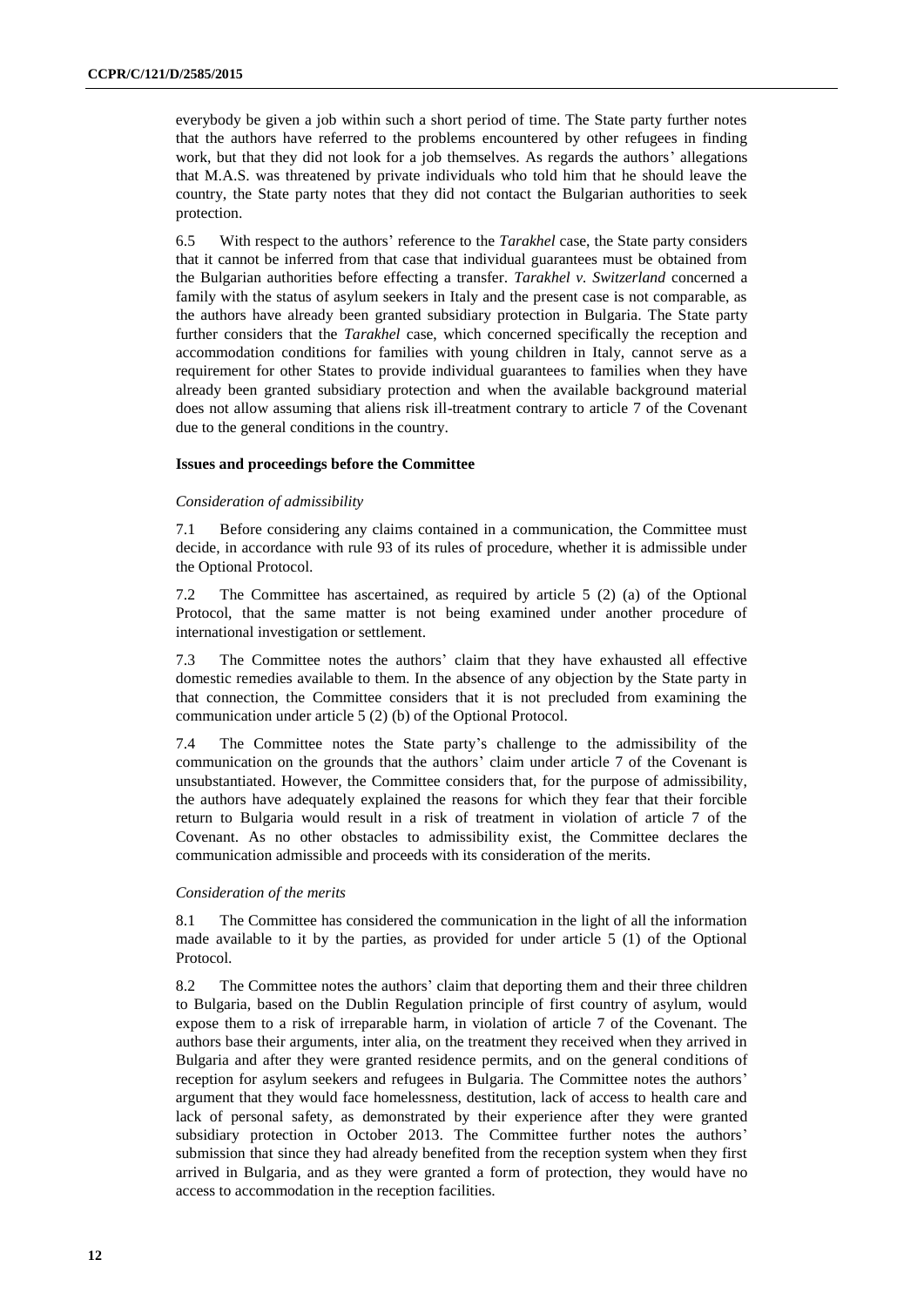8.3 The Committee recalls its general comment No. 31 (2004) on the nature of the general legal obligation imposed on States parties to the Covenant, in which it refers to the obligation of States parties not to extradite, deport, expel or otherwise remove a person from their territory where there are substantial grounds for believing that there is a real risk of irreparable harm, such as that contemplated by article 7 of the Covenant which prohibits cruel, inhuman or degrading treatment (para. 12). The Committee has also indicated that the risk must be personal<sup>42</sup> and that the threshold for providing substantial grounds to establish that a real risk of irreparable harm exists is high. <sup>43</sup> The Committee further recalls its jurisprudence that considerable weight should be given to the assessment conducted by the State party, and that it is generally for the organs of the States parties to the Covenant to review and evaluate facts and evidence in order to determine whether such risk exists,<sup>44</sup> unless it is found that the evaluation was clearly arbitrary or amounted to a denial of justice.<sup>45</sup>

8.4 The Committee notes the finding of the Refugee Appeals Board that Bulgaria should be considered the first country of asylum of the authors, and the position of the State party that the first country of asylum is obliged to provide asylum seekers with basic human rights, although it is not required to provide for such persons the same social and living standards as nationals of the country. The Committee further notes the reference made by the State party to a decision of the European Court of Human Rights according to which the fact that the applicant's material and social living conditions would be significantly reduced if he or she were to be removed from the contracting State — Denmark — is not sufficient in itself to give rise to breach of article 3 of the European Convention on Human Rights. 46

8.5 The Committee also notes the authors' submission that they were detained for approximatively 23 days upon their arrival in Bulgaria, during which time they suffered abuse and degrading treatment, and that they were transferred to a reception centre where they lived for around three months in appalling conditions. The Committee also notes the authors' allegations that their son Y was abused by the police in the reception centre and that they did not receive proper food for their youngest child. The Committee further notes that the authors were then transferred to another reception centre in Sofia, where they stayed for approximatively three months until they were granted residence permits, whereupon they were asked to leave without being provided with alternative accommodation.

8.6 However, the Committee notes that since the authors now have a residence permit, they are not likely to be detained upon arrival, as occurred when they entered Bulgaria in July 2013 without a permit. Nor would they be required to reside in a State-run reception facility. As a result, the Committee does not consider it probable that the authors would face once again the same harsh treatment from the detaining authorities to which they were exposed when they first entered Bulgaria. The conditions in which the authors lived in Sofia after they received their residence permit on 14 October 2013 are more relevant to present risk analysis, as the authors are likely to find themselves upon return to Bulgaria in a similar legal and factual situation.

8.7 The Committee notes in this regard the author's claims that they managed to find accommodation in Sofia, paying with money received from their family. The Committee also notes the authors' allegations that they did not feel safe in Bulgaria, that M.A.S. was

<sup>42</sup> See communications No. 2007/2010, *X v. Denmark*, Views adopted on 26 March 2014, para. 9.2; and No. 692/1996, *A.R.J. v. Australia*, Views adopted on 28 July 1997, para. 6.6. See also Committee against Torture, communications No. 282/2005, *S.P.A. v. Canada*, decision adopted on 7 November 2006; No. 333/2007, *T.I. v. Canada*, decision adopted on 15 November 2010; and No. 344/2008; *A.M.A. v. Switzerland*, decision adopted on 12 November 2010.

<sup>43</sup> See communication No. 2007/2010, *X v. Denmark; A.R.J. v. Australia*; and communication No. 1833/2008, *X v. Sweden*, Views adopted on 1 November 2011, para. 5.18.

<sup>44</sup> See communications No. 1763/2008, *Pillai et al. v. Canada*, Views adopted on 25 March 2011, para. 11.4; and No. 1957/2010, *Lin v. Australia*, Views adopted on 21 March 2013, para. 9.3.

<sup>45</sup> Ibid. See also, inter alia, communication No. 541/1993, *Simms v. Jamaica*, decision of inadmissibility adopted on 3 April 1995, para. 6.2.

<sup>46</sup> See *M.S.S. v. Belgium and Greece*, para. 249.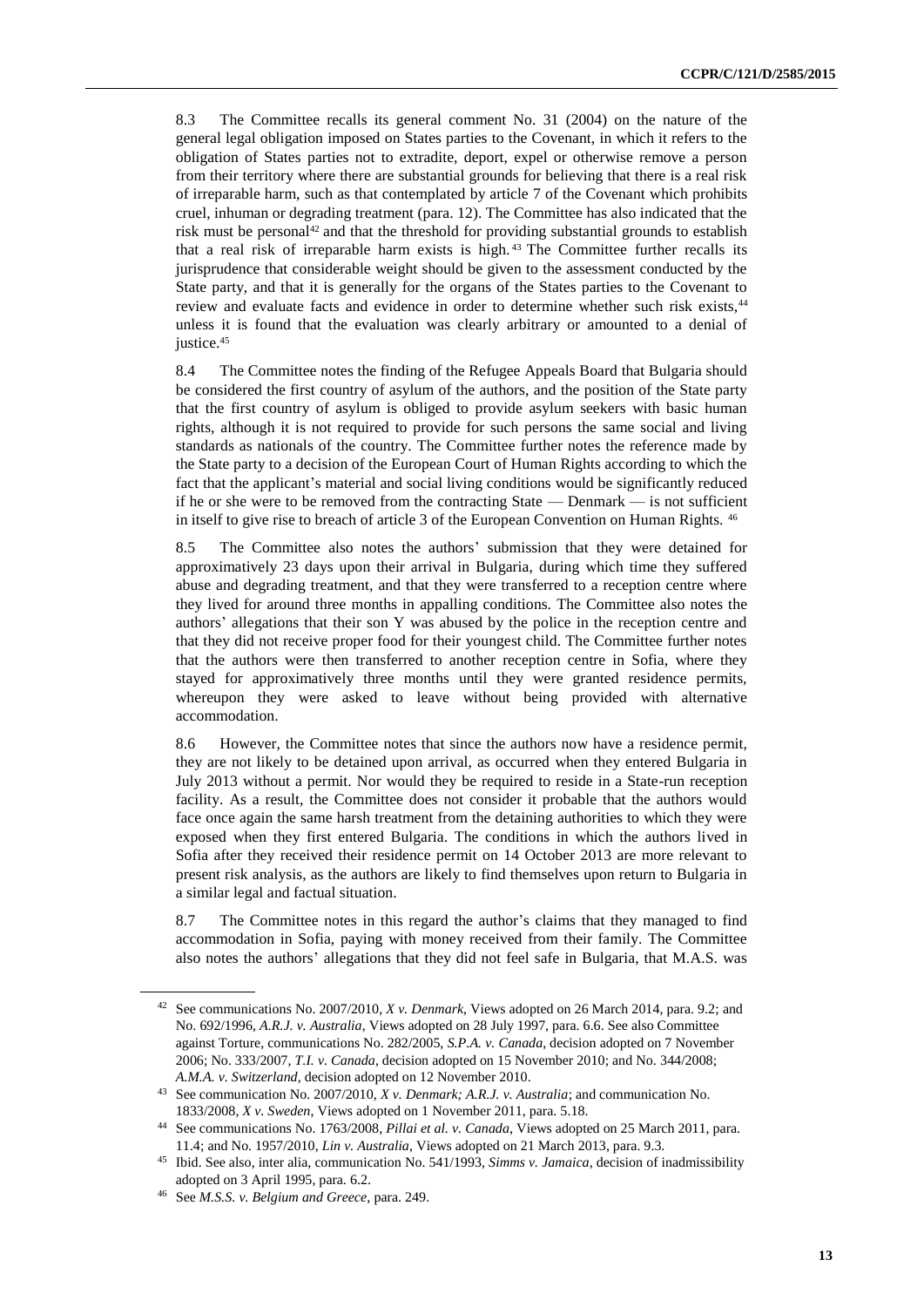harassed and threatened by unknown private persons and that the authors and their children suffer from anxiety due to their experience there. The Committee further notes the authors' claim that they left Bulgaria and went to Denmark out of fear for their safety and due to the harsh living conditions in Bulgaria.

8.8 The Committee further notes the authors' allegation that as they were granted refugee status, they would, upon their return, be excluded from the reception facilities which they already benefited from when they first arrived in Bulgaria and that they would not have access to social housing or temporary shelters. The Committee notes the authors' arguments that: (a) they would face a precarious socioeconomic situation, given the lack of access to financial help or social assistance and to integration programmes for refugees; (b) that they would not be able to access employment; (c) that they would not be able to find accommodation because of their lack of resources and incomes; and (d) that they would therefore face homelessness and be forced to live with their children on the streets.

8.9 The Committee also takes note of the various reports submitted by the authors highlighting the lack of a functional integration programme for refugees in Bulgaria and the serious practical difficulties they face in gaining access to housing, work and social benefits, including health care and education. The Committee further notes the background material, according to which sufficient places in reception facilities for asylum seekers and returnees under the Dublin Regulation are lacking and are often in poor sanitary condition. It observes that returnees like the authors, who have already been granted a form of protection and benefited from reception facilities in Bulgaria, are not entitled to accommodation in the asylum camps beyond the six-month period after protection status has been granted, and that although beneficiaries of protection are entitled to work and enjoy social rights in Bulgaria, its social system is in general insufficient to meet the needs of all persons requiring assistance, in particular in its current socioeconomic situation.<sup>47</sup>

8.10 However, the Committee notes the State party's statement that, by law, persons granted refugee and protection status in Bulgaria have the same rights of access to several important social services on the same terms as Bulgarian nationals, and that although difficulties are encountered in the implementation of such rights, Bulgaria has been taking steps aimed at improving its refugee integration policies. It also notes the State party's argument according to which the authors did not request assistance during their stay in Bulgaria with respect to accommodation and employment. Regarding the authors' allegations that they did not receive any medical assistance, the Committee notes the information submitted by the State party according to which refugees have access to healthcare services on the same terms as Bulgarian nationals and that the medical treatment is free if they register with a general practitioner for a nominal sum. The Committee observes that the authors have not submitted any evidence or explanation of whether they have registered with a general practitioner, and that they have not claimed before the Danish immigration authorities that their health situation should bar their deportation.

8.11 Regarding the authors' allegations of xenophobic violence, the Committee takes note of the State party's submission, based on the determination of the Refugee Appeals Board that after leaving the reception centre the authors did not experience any aggressive treatment from the Bulgarian authorities and did not seek protection from the authorities against the private act of racism that M.A.S. experienced. The Committee further notes that the authors did not lodge a complaint with the Bulgarian authorities in respect of their allegations of ill-treatment during arrest and while in prison. The Committee therefore considers that although the authors may not have placed trust in the Bulgarian authorities, they have not demonstrated that these authorities are not able and willing to provide appropriate protection in their case.

8.12 The Committee observes that, notwithstanding the fact that it is difficult in practice for refugees and beneficiaries of subsidiary protection to have access to the labour market or to housing, the authors have failed to substantiate a real and personal risk upon return to Bulgaria. In this connection, the authors have not established that they were homeless

<sup>51</sup> See, for example, *UNHCR Observations on the Current Situation of Asylum in Bulgaria*, p. 12; Hristova, *Trapped in Europe's Quagmire*; and the report of the Danish Refugee Council.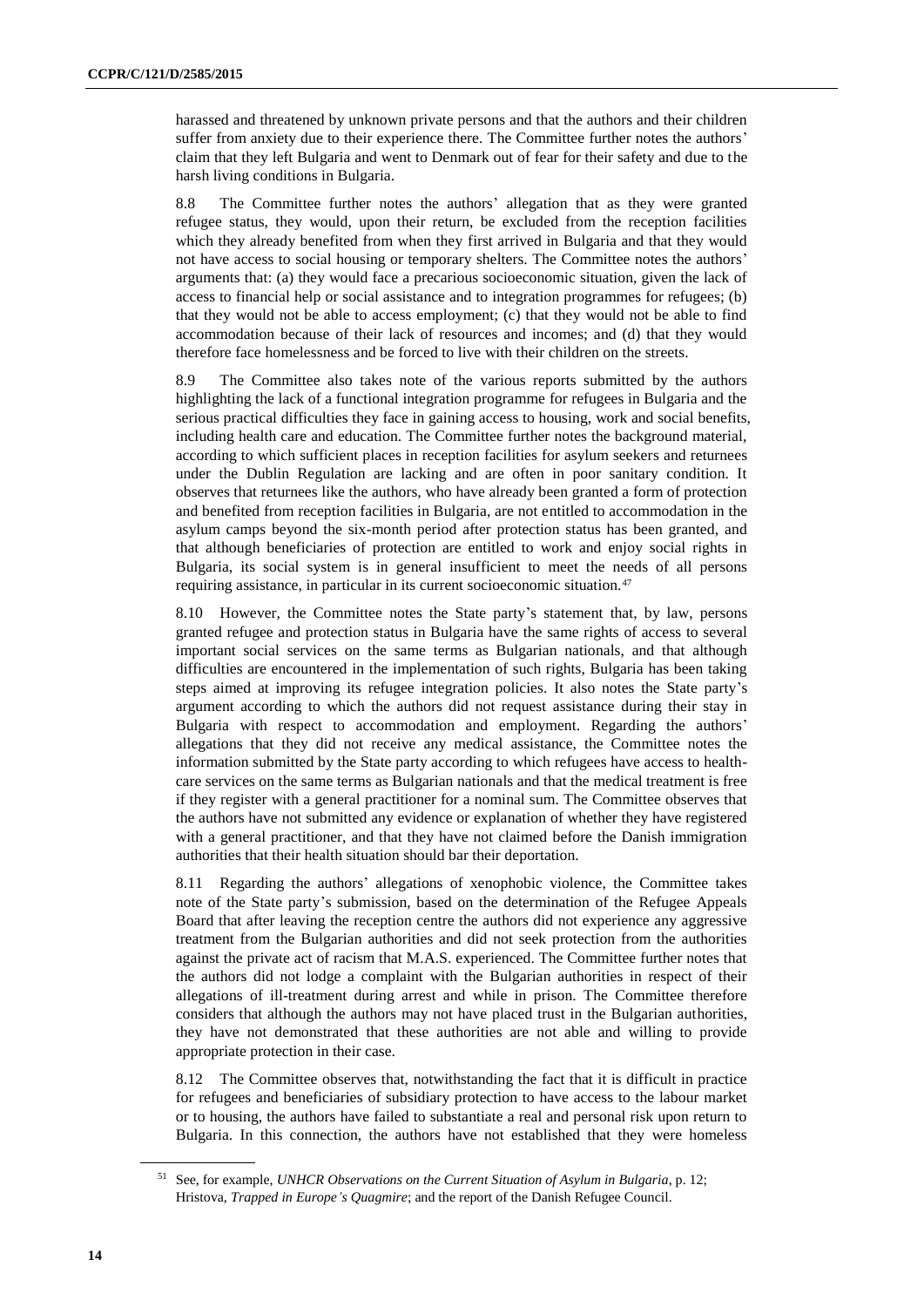before their departure from Bulgaria; they did not live on the streets; and their situation with three children must be distinguished from that of the author in the decision in *Jasin et al. v. Denmark*, which concerned a single mother of three minor children, suffering from a health condition and holding an expired residence permit.<sup>48</sup> The fact that they may possibly be confronted with serious difficulties upon return, in the light of the past traumas suffered by all members of the family, in particular the children, by itself does not necessarily mean that they would be in a special situation of vulnerability — and in a situation significantly different to many other refugee families — such as to conclude that their return to Bulgaria would constitute a violation of the State party's obligations under article 7 of the Covenant.<sup>49</sup>

8.13 The Committee further considers that although the authors disagree with the decision of the State party's authorities to return them to Bulgaria as a first country of asylum, they have failed to explain why this decision is manifestly unreasonable or arbitrary in nature. Nor have they pointed out any procedural irregularities in the procedures before the Danish Immigration Service or the Refugee Appeals Board. Accordingly, the Committee cannot conclude that the removal of the authors to Bulgaria by the State party would constitute a violation of article 7 of the Covenant.

9. The Committee, acting under article 5 (4) of the Optional Protocol, is of the view that the authors' removal to Bulgaria would not violate their rights under article 7 of the Covenant. The Committee is confident, however, that the State party will duly inform the Bulgarian authorities of the authors' removal, in order for the authors and their children to be taken charge of in a manner adapted to their needs, especially taking into account the age of the children.

<sup>48</sup> See communication No. 2640/2015, *R.I.H. and S.M.D. v. Denmark*, Views adopted on 13 July 2017, para. 8.6.

<sup>49</sup> Ibid. See also communication No. 2569/2015, *B.M.I. and N.A.K. v. Denmark*, Views adopted on 28 October 2016, para. 8.6 (deportation to Bulgaria).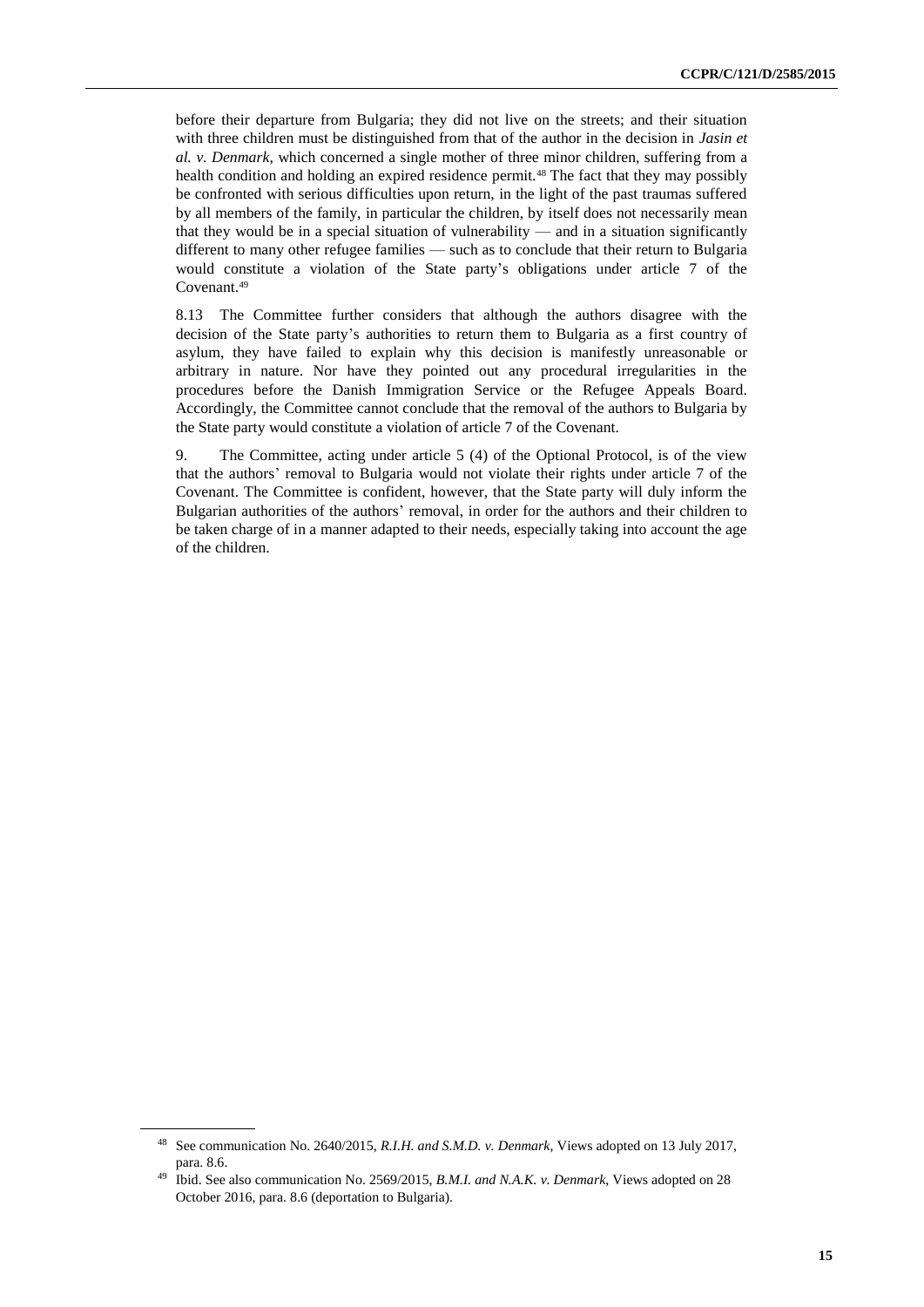### **Annex**

### **Joint Opinion of Committee members Mauro Politi and José Santos Pais (dissenting)**

1. We regret not being able to share the decision reached by the majority of the Committee that the removal of the authors and their three children to Bulgaria will not violate their rights under article 7 of the Covenant.

2. In the present case, both the authors and their children had a most traumatic experience when entering Bulgaria in 2013 (para. 2.2), where they were detained, subjected to hunger, harassment and degrading treatment, and were even forced to resort to a hunger strike to be released. They were then moved to a refugee camp, where they could not move freely due to the overwhelming presence and fear of the police, who allegedly beat one of the authors' children repeatedly (para. 2.3). One of the authors even witnessed the murder of an Iraqi person and was harassed by Bulgarian nationals because he was a foreigner (para. 2.5).

3. The authors, as a result, now experience increased symptoms of post-traumatic stress disorder and both of them are receiving medical treatment for several ailments (high blood pressure, heart condition, problems with metabolism and a herniated disc). The authors' children, already deeply scarred and traumatized by the civil war in the Syrian Arab Republic, have also been seriously affected by their experience in Bulgaria. One of them has even undergone extensive psychological treatment to overcome the trauma he has consequently suffered (para. 2.7). The State party acknowledged all these allegations (para. 2.8).

4. And now, the authors and their children will have to move again, from Denmark to Bulgaria, the third change of country in a very short period of time.

5. It is doubtful whether the authors, and particularly their children, besides facing difficult economic and social conditions upon their return to Bulgaria, will be guaranteed access in practice to the medical assistance they, and especially their children, so desperately need. Not to mention that, vulnerable as they already are, they will all certainly be exposed to homelessness, destitution and lack of personal safety. Moreover, the children will face difficult integration conditions, especially in regard to access to education, as rightly acknowledged by the Office of the United Nations High Commissioner for Refugees (para. 3.2).

6. On the other hand, it does not seem that the State party has given sufficient weight to the real and personal risk the authors and their children will face, once deported.<sup>1</sup> In particular, the evaluation of whether the removed individuals are likely to be exposed to conditions constituting cruel, inhuman or degrading treatment in violation of article 7 of the Covenant should have been based not only on the assessment of the general conditions in the receiving country, but also on the individual circumstances of the persons in question. These circumstances include vulnerability-increasing factors relating to such persons, as in the present case, which may transform a general situation that is tolerable for most removed individuals to intolerable for some other individuals.

7. The evaluation by the State party should also have taken into account elements from the past experience of the authors and their children in Bulgaria, which indeed underscore the special risks they are likely to be facing and will render their return to that country a particularly traumatic and, unfortunately, renewed experience for them.<sup>2</sup>

<sup>1</sup> See, for example, communications No. 1763/2008, *Pillai v. Canada*, Views adopted on 25 March 2011, paras. 11.2 and 11.4; and No. 2409/2014, *Ali and Ali Mohamad v. Denmark*, Views adopted on 29 March 2016, para.7.8.

<sup>2</sup> See communication No. 2681/2015, *Y.A.A. and F.H.M. v. Denmark*, Views adopted on 10 March 2017, para. 7.7.